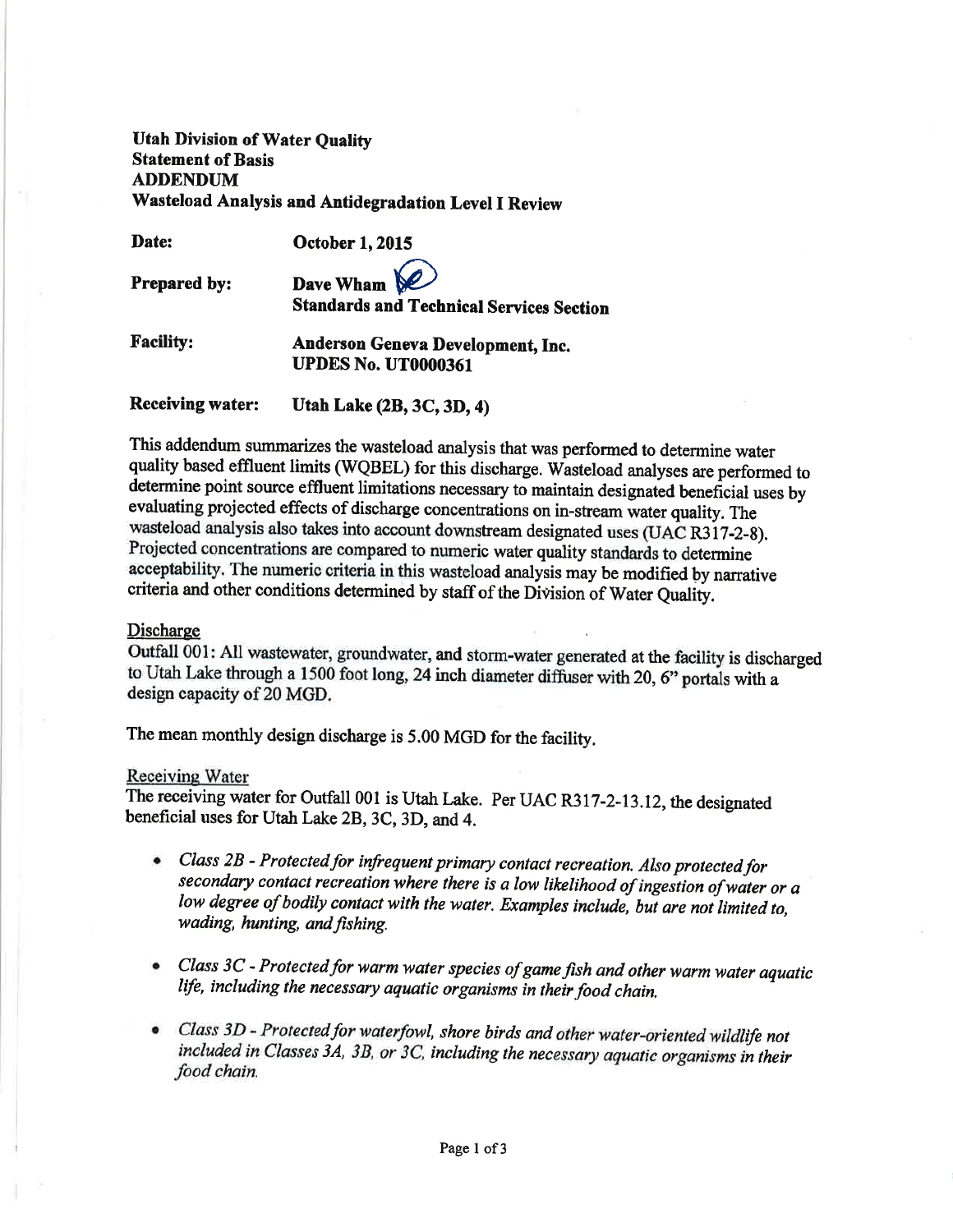• Class 4 - Protected for agricultural uses including irrigation of crops and stock watering.

# TMDL

Utah Lake is listed as impaired total phosphorous (TP) and total dissolved solids (TDS) according to the 2012 303(d) list. A TMDL has not been developed for either constituent. No numeric criteria are available for TP. The water quality standard for TDS is 1200 mg/I. Since no assimilative capacity exists for this constituent, the standard of 1200 mg/l will need to be met at end-of-pipe.

# Mixing Zone

The maximum allowable mixing zone for discharge to lakes is 35 feet for acute conditions and 200 feet for chronic conditions, per UAC R317-2-5. Water quallty standards must be met at the end of the mixing zone. Mixing zone calculations were made using the Utah Lake Model. The simplifying (and conservative) assumption of a single discharge from a 24" diameter inch pipe was used in developing effluent limits.

# Parameters of Concern

The potential parameters of concern identified for the discharge/receiving water were total dissolved solids and ammonia as determined in consultation with the UPDES Permit Writer.

# WET Limits

The percent of effluent in the receiving water in a fully mixed condition, and acute and chronio dilution in a not fully mixed condition are calculated in the WLA in order to generate WET limits. The  $LC_{50}$  (lethal concentration, 50%) percent effluent for acute toxicity and the  $IC_{25}$  $(i<sub>n</sub>$ hibition concentration, 25%) percent effluent for chronic toxicity, as determined by the WET test, needs to be below the WET limits, as determined by the WLA. The WET limit for  $LC_{50}$  is typically 100% cfiluent and does not need to bo dotermined by the WLA.

# Table 2: WET Limits for  $IC_{25}$

| Outfall     | Percent<br><b>Effluent</b> |
|-------------|----------------------------|
| Outfall 001 | 3.5%                       |

# Wasteload Allocation Methods

Effluent limits were determined for conservative constituents using a simple mass balance mixing analysis. The water quality standard for chronic ammonia toxicity is dependent on temperature and pH, and the water quality standard for acute ammonia toxicity is dependent on pH. The Utah Lake Model uses mixing and ammonia decay to determine ammonia effluent limits. The mass balance analysis and resulting effluent limits are summarized in Appendix A.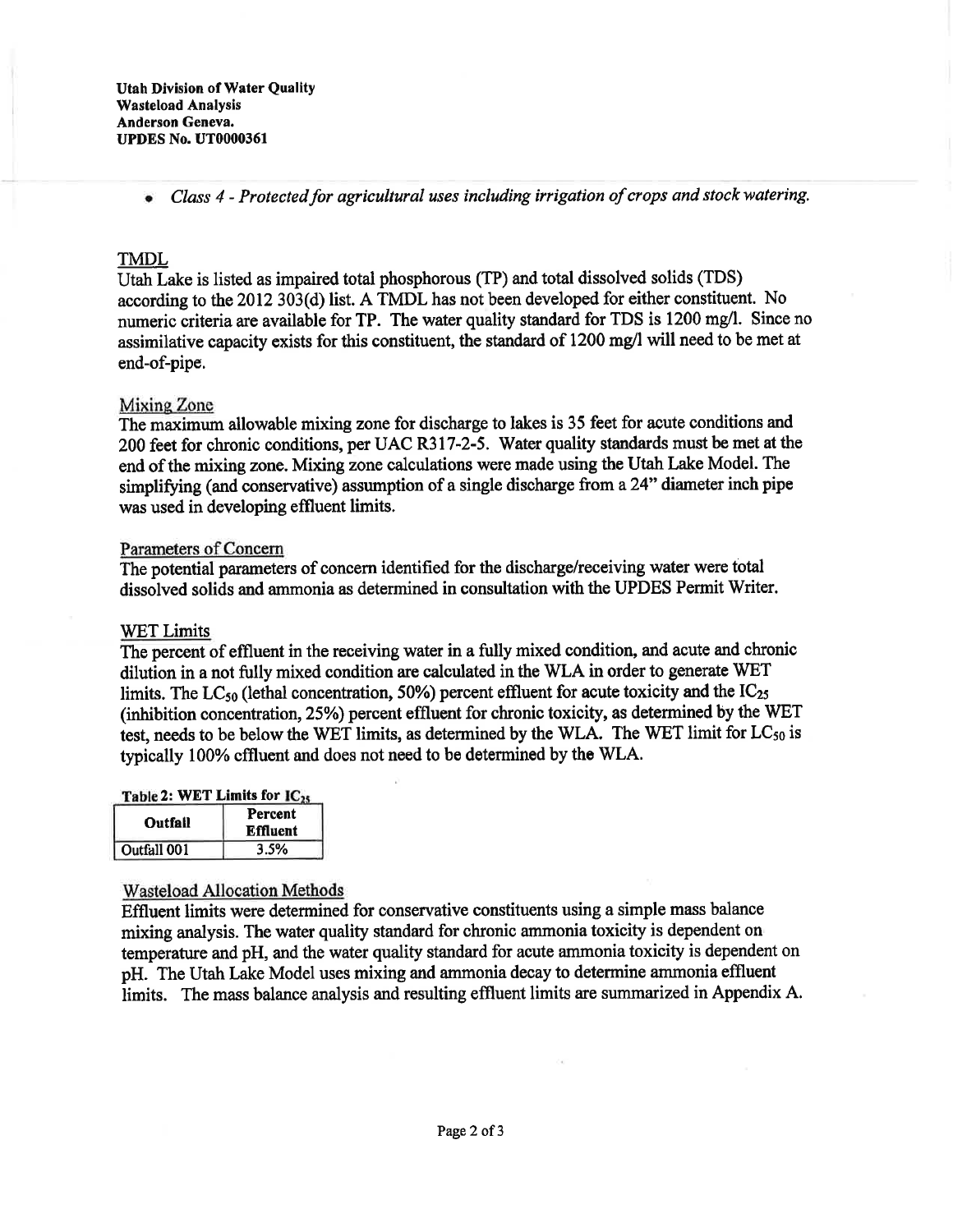**Utah Division of Water Quality Wasteload Analysis** Anderson Geneva. **UPDES No. UT0000361** 

Models and supporting documentation are available for review upon request.

# **Antidegradation Level I Review**

The objective of the Level I ADR is to ensure the protection of existing uses, defined as the beneficial uses attained in the receiving water on or after November 28, 1975. No evidence is known that the existing uses deviate from the designated beneficial uses for the receiving water. Therefore, the beneficial uses will be protected if the discharge remains below the WQBELs presented in this wasteload.

A Level II Antidegradation Review (ADR) is not required for this facility, as there is no increase in concentration or load over that authorized in the current permit.

## Documents:

WLA Document: Anderson-Geneva\_WLA\_9-10-15.docx Wasteload Analysis: Anderson-Geneva\_WLA\_9-15-15.xlsm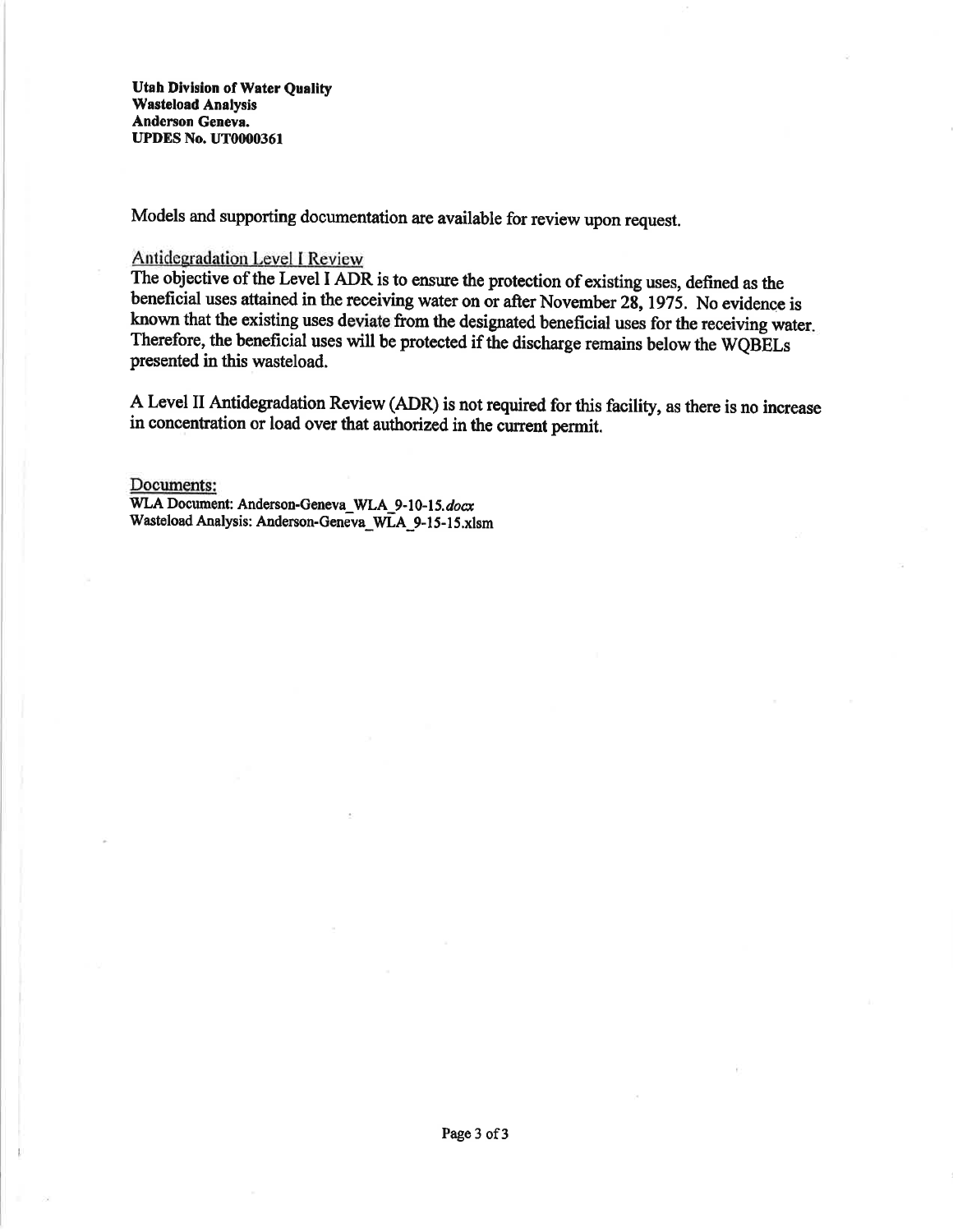# **WASTELOAD ANALYSIS [WLA] Addendum: Statement of Basis SUMMARY**

| <b>Discharging Facility:</b><br><b>UPDES No:</b> | <b>Anderson Geneva</b><br>0000361 |                           |             |                                          |
|--------------------------------------------------|-----------------------------------|---------------------------|-------------|------------------------------------------|
| <b>Current Flow:</b>                             |                                   | 5.00 MGD                  | Design Flow |                                          |
| <b>Design Flow</b>                               |                                   | 5.00 MGD                  |             |                                          |
|                                                  |                                   |                           |             |                                          |
| <b>Receiving Water:</b>                          | <b>Utah Lake</b>                  |                           |             |                                          |
| Lake Classification:                             | 2B, 3B, 3D, 4                     |                           |             |                                          |
| TDS (mg/l)                                       | 1058.00                           |                           | Average     |                                          |
| Hardness (mg/l)                                  | 400.00                            |                           | Average     |                                          |
| рH                                               | 8.40                              |                           | Average     |                                          |
| Temp (C)                                         | $12 \,$                           |                           | Average     |                                          |
| <b>Selected Effluent Limit Summary:</b>          |                                   |                           |             | <b>WQ Standard:</b>                      |
| Flow, MGD:                                       |                                   | 5.00 MGD                  | Design Flow |                                          |
| BOD, mg/l:                                       |                                   | 25.0 All Season           |             | 5 Indicator                              |
| Dissolved Oxygen, mg/l:                          |                                   | 5.00 All Season           |             | 5.50 30 Day Average                      |
| TNH3, Acute, mg/l:                               |                                   | 14.90 All Season          |             | Varies Function of pH and Temperature    |
| TDS, mg/l:                                       |                                   | 1200.00 All Season        |             | 1200 Receiving water is impaired for TDS |
| Zinc, ug/l                                       |                                   | 1191.87 All Season Varies |             | <b>Function of Hardness</b>              |
| Copper, ug/l                                     |                                   | 151.37 All Season Varies  |             | <b>Function of Hardness</b>              |
| <b>Modeling Parameters:</b>                      |                                   |                           |             |                                          |
| <b>Acute Dilution Ratio</b>                      | 4.94 to 1                         |                           |             |                                          |
| <b>Chronic Dilution Ratio:</b>                   | 28.21 to 1                        |                           |             |                                          |

Level 1 Antidegradation Level Completed: Level II Review not required -No increase over In concentration or load of pollutants over previous permit

> Date: 10/1/2015

Permit Writer:

WLA by:

WQM Sec. Approval:

**TMDL Sec. Approval:** 

Til U. When

 $10 - 1 - 15$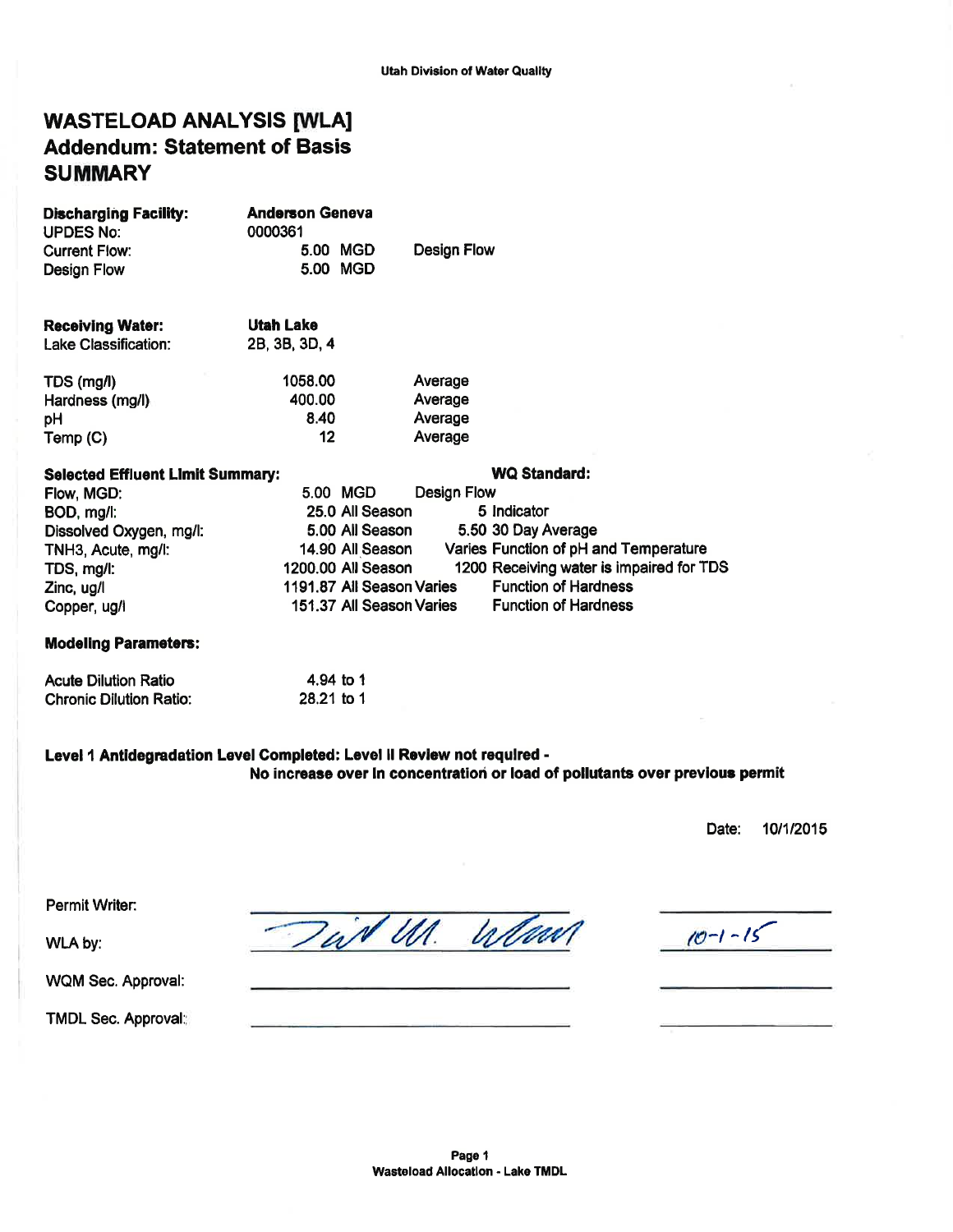# lVasteload Analysis - Total Maximum Daily Load (Lake TMDL)

10/1/2015 13:41

Facility: Discharging to: Anderson Geneva Utah Lake

IIPDES No: UT- 0000361

#### I. Introduction

Wasteload analyses are performed to determine point source eflluent limitations necessary to maintain designated beneficial uses by evaluating projected effects of discharge concentrations on lake water quality. The wasteload analysis does not take into account downstream designated uses [R317-2-8, UAC]. Projected concentrations are compared to numeric water quality standards to determine acceptability. The anti-degradation policy and procedures are also considered. The primary water quality parameters of concern may include metals (as a function of hardness), total dissolved solids (TDS), total residual chlorine (TRC), unionized ammonia (as a function of pH and temperature, measured and evaluated interms of total ammonia), and dissolved oxygen.

Mathematical water quality modeling is employed to determine water quality response to point source discharges. Models aid in the effort of anticipating water quality at future effluent flows at critical environmental conditions (e.g., high temperature, high pH, etc).

The numeric criteria in this wasteload analysis may be modified by narrative criteria and other conditions as determined by staff of the Division of Water Quality.

## II. Receiving Water and Lake / Reservoir Classification

| Utah Lake | 2B, 3B, 3D, 4 |
|-----------|---------------|

# III. Numeric Water Quality Standards for Protection of Aquatic Wildlife

| Total Ammonia (TNH3)                        | Function of Temperature and pH  | pН   | Temp |  |
|---------------------------------------------|---------------------------------|------|------|--|
|                                             | 0.72 mg/l as N (4 Day Average)  | 8.56 | 21.9 |  |
|                                             | 3.02 mg/l as N (1 Hour Average) | 8.53 | 20.2 |  |
| Chronic Total Residual Chlorine (TRC)       | $0.011$ mg/l (4 Day Average)    |      |      |  |
|                                             | $0.019$ mg/l (1 Hour Average)   |      |      |  |
| Chronic Dissolved Oxygen (DO)               | 5.50 mg/l (30 Day Average)      |      |      |  |
|                                             | 4.00 mg/l (7Day Average)        |      |      |  |
|                                             | 3.00 mg/l (1 Day Average        |      |      |  |
| Maximum Total Dissolved Solids [Class 4 Ag] | $1200$ mg/l                     |      |      |  |
| Maximum Boron [Class 4 Ag]                  | 750 mg/l                        |      |      |  |

## Acute and Chronic Heavy Metals (Dissolved)

| 4 Day Average (Chronic) Standard  |                             | 1 Hour Average (Acute) Standard |                                               |  |
|-----------------------------------|-----------------------------|---------------------------------|-----------------------------------------------|--|
| Parameter<br><b>Concentration</b> |                             | <b>Concentration</b>            |                                               |  |
| Aluminum<br>Antimony              | $87.000 \text{ kg}$<br>ug/l | 750                             | $\frac{u}{2}$                                 |  |
| Arsenic                           | $190.000 \text{ ug/l}$      | 360.00                          | $\mathbf{u} \mathbf{g}/\mathbf{l}$<br>$u$ g/l |  |

Page 2 Westeload Allocation - Lake TMDL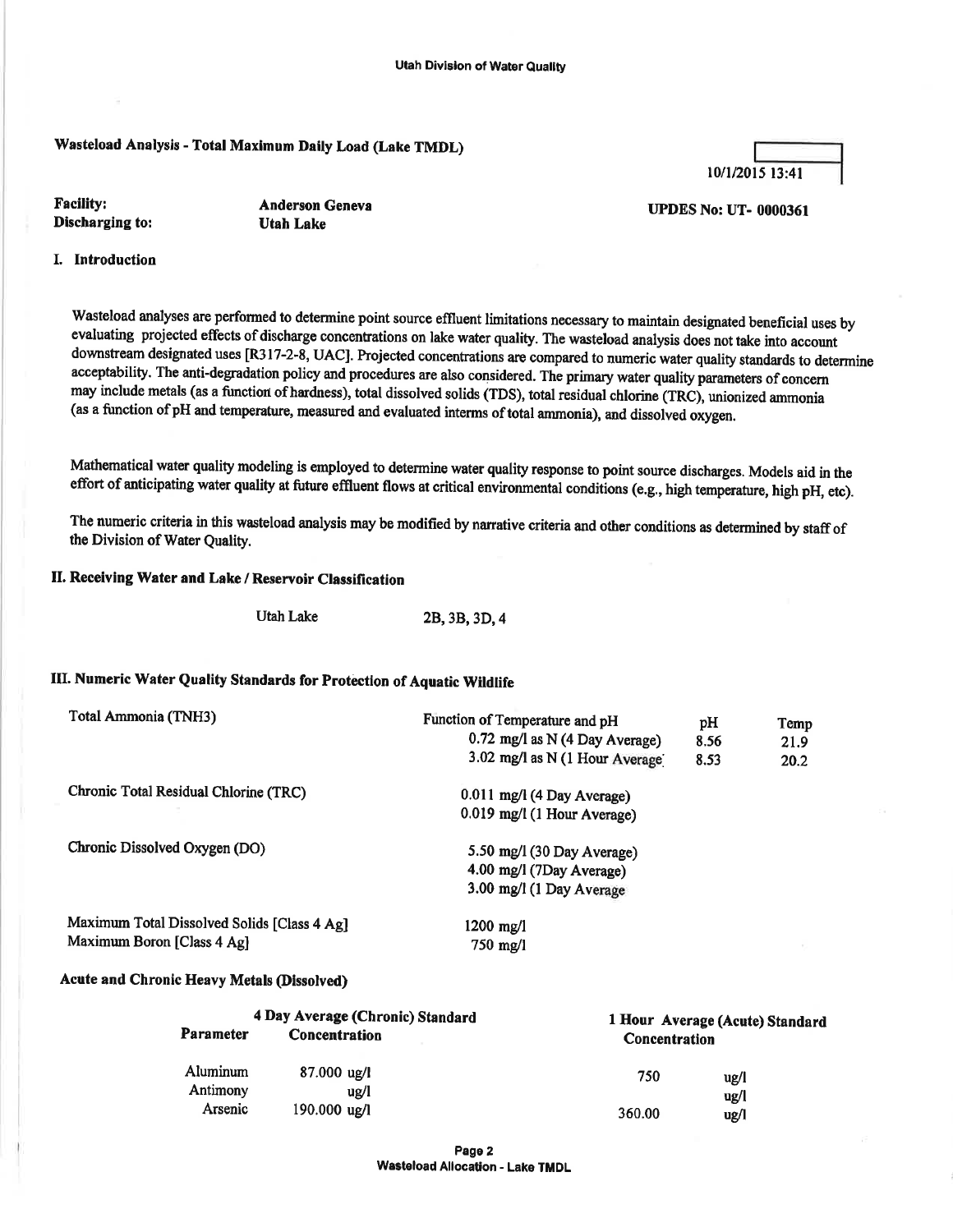| Asbestos                                      | ug/l                   |         | ug/l                            |
|-----------------------------------------------|------------------------|---------|---------------------------------|
| Barium                                        | ug/l                   | 1000.00 | ug/l                            |
| <b>Beryllium</b>                              | ug/l                   |         | ug/l                            |
| Cadmium                                       | $0.723$ ug/l           | 8.31    | ug/l                            |
| Chromium III                                  | 255.438 ug/l           | 5344.26 | ug/l                            |
| ChromiumVI                                    | $11.000$ ug/l          | 16.00   | ug/l                            |
| Copper                                        | 28.985 ug/l            | 48.86   | ug/l                            |
| Cyanide                                       | 5.200 $\mu$ /l         | 22.00   | ug/l                            |
| <b>Iron</b>                                   | ug/l                   | 1000.00 | ug/l                            |
| Lead                                          | $17.223 \text{ ug/l}$  | 441.97  | ug/l                            |
| Mercury                                       | $0.012 \text{ ug}$     | 2.40    | ug/l                            |
| Nickel                                        | $271.06$ ug/l          | 1441.36 | ug/l                            |
| Selenium                                      | 5.000 $\mu$ g/l        | 20.00   | ug/l                            |
| Silver                                        | ug/l                   | 37.07   | ug/l                            |
| Thallium                                      |                        |         |                                 |
| Zinc                                          | $368.725 \text{ ug/l}$ | 368.73  | ug/l                            |
| Based upon a Hardness of 376.85 mg/l as CaCO3 |                        |         | Based upon 380.86 mg/l as CaCO3 |

## **Organics [Pesticides]**

|                         | 4 Day Average (Chronic) Standard |               | 1 Hour Average (Acute) Standard |
|-------------------------|----------------------------------|---------------|---------------------------------|
|                         | <b>Parameter Concentration</b>   | Concentration |                                 |
| Aldrin                  |                                  | 1.500         | ug/l                            |
| Chlordane               | $0.0043$ ug/l                    | 1.200         | ug/l                            |
| DDT, DDE                | $0.001$ ug/l                     | 0.550         | ug/l                            |
| <b>Dieldrin</b>         | $0.0056 \text{ ug}$ /            | 0.240         | ug/l                            |
| Endosulfan, a & b       | $0.056$ ug/l                     | 0.110         | ug/l                            |
| Endrin                  | $0.036 \text{ ug/l}$             | 0.086         | ug/l                            |
| Guthion                 |                                  |               |                                 |
| Heptachlor & H. epoxide | $0.0038 \text{ ug}$              | 0.260         | ug/l                            |
| Lindane                 | $0.08 \text{ ug}$                | 1.000         | ug/l                            |
| Methoxychlor            |                                  | 0.030         | ug/l                            |
| <b>Mirex</b>            |                                  | 0.001         | ug/l                            |
| Parathion               | $0.0130 \text{ ug/l}$            | 0.066         | ug/l                            |
| PCB's                   | $0.014 \text{ ug}$               |               |                                 |
| Pentachlorophenol       | 15.00 ug/l                       | 19.000        | ug/l                            |
| Toxephene               | $0.0002 \text{ ug/l}$            | 0.730         | ug/l                            |

## IV. Numeric Water Quality Standards for Protection of Agriculture

| <b>TDS</b>   | 1200 |     | mg/l |
|--------------|------|-----|------|
| Arsenic      | 100  |     | ug/l |
| <b>Boron</b> | 750  |     | ug/l |
| Cadmium      | 10   |     | ug/l |
| Chromium     | 100  | 263 | ug/l |
| Copper       | 200  |     | ug/l |
| Lead         | 100  |     | ug/l |
| Selenium     | 50   |     | ug/l |

# V. Numeric Water Quality Standards for Protection of Human Health (Class 1C Waters)

**Metals** Arsenic **Barium**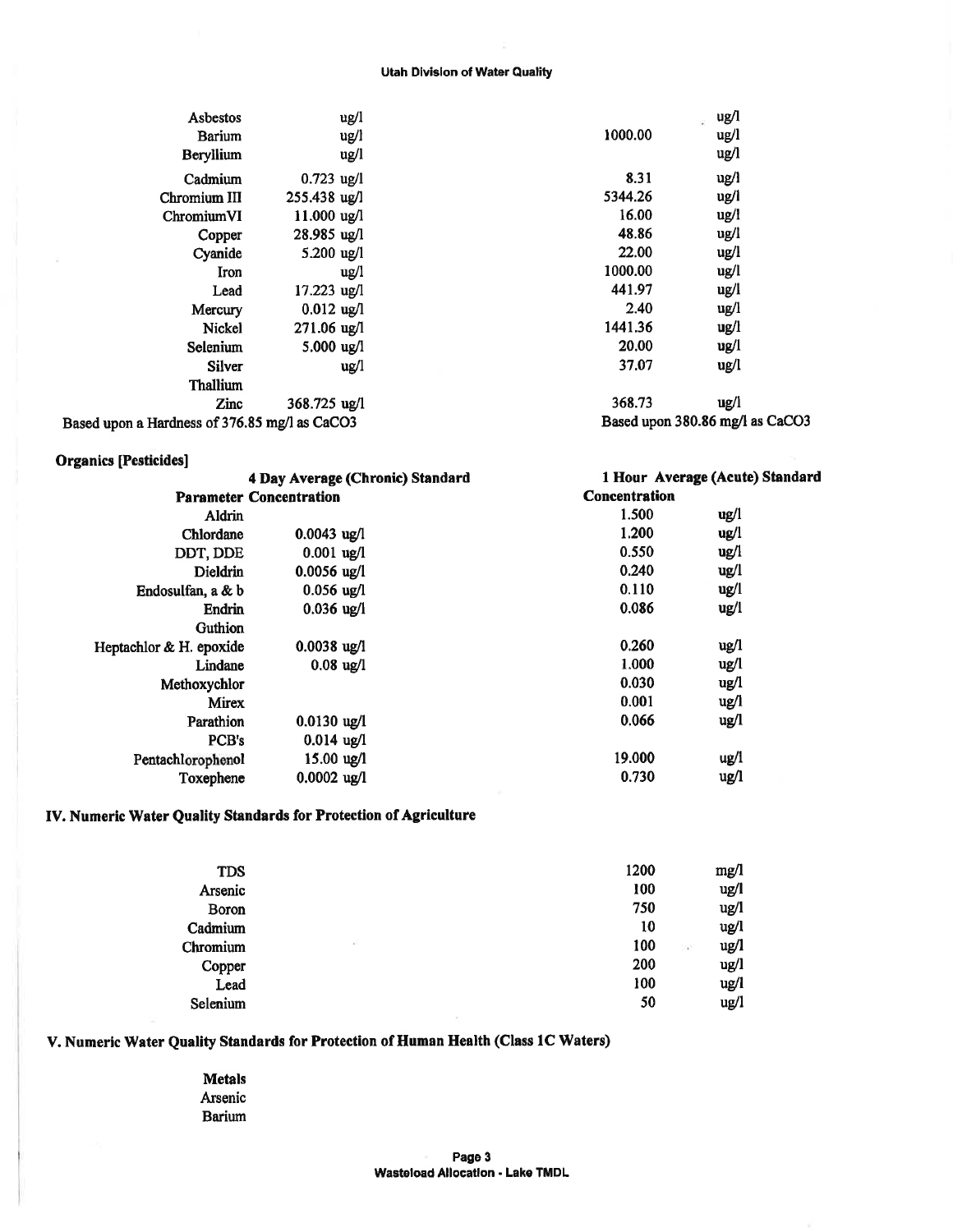Cadmium Chromium Lead Mercury Selenium Silver Fluoride (3) to Nitrates as N

## **Chlorophenoxy Herbicides**  $2,4-D$  $2,4,5-TP$ Methoxychlor

# VI. Numeric Water Quality Standards the Protection of Human Health from Water & Fish Consumption [Toxics]

|                          |                   | Maximum Conc., ug/l - Acute Standards      |                                   |  |
|--------------------------|-------------------|--------------------------------------------|-----------------------------------|--|
|                          |                   | <b>Class 1C</b>                            | Class 3A, 3B, 3C, 3D              |  |
|                          |                   | [2 Liters/Day for 70 Kg Person over 70 Yr. | [6.5 g for 70 Kg Person over 70 } |  |
| Antimony                 |                   | 5.6 ug/l                                   | 640 ug/l                          |  |
| Arsenic                  | A                 |                                            | A                                 |  |
| <b>Beryllium</b>         | $\mathbf C$       |                                            | $\mathbf C$                       |  |
| Cadmium                  | $\mathbf C$       |                                            | $\overline{C}$                    |  |
| Chromium III             | $\mathbf C$       |                                            | $\mathbf C$                       |  |
| Chromium VI              | $\overline{C}$    |                                            | $\overline{c}$                    |  |
| Copper                   | 1,300 ug/l        |                                            |                                   |  |
| Lead                     | $\mathbf C$       |                                            | $\mathbf C$                       |  |
| Mercury                  | A                 |                                            | $\mathbf{A}$                      |  |
| Nickel                   |                   | 100 ug/l                                   | 4,600 ug/l                        |  |
| Selenium                 | $\mathbf{A}$      |                                            | 4,200 ug/l                        |  |
| <b>Silver</b>            |                   |                                            |                                   |  |
| Thallium                 |                   | $0.24 \text{ ug}/1$                        | 6.3 ug/l                          |  |
| Zinc                     | 7400 ug/l         |                                            | 26,000 ug/l                       |  |
| Cyanide                  |                   | 140 ug/l                                   | 220,000 ug/l                      |  |
| Asbestos                 | 7.00E+06 Fibers/L |                                            |                                   |  |
| 2,3,7,8-TCDD Dioxin      | 5.0 E-9 ug/l      |                                            | 5.1 E-9 ug/l                      |  |
| Acrolein                 |                   | 190 ug/l                                   | 290 ug/l                          |  |
| Acrylonitrile            | $0.051$ ug/l      |                                            | $0.25 \text{ ug}/l$               |  |
| Alachlor                 |                   | $2 \text{ ug}/l$                           |                                   |  |
| <b>Benzene</b>           |                   | $2.2 \text{ ug}/l$                         | 51 B ug/l                         |  |
| <b>Bromoform</b>         |                   | 4.3 ug/l                                   | 140.00 ug/l                       |  |
| Carbofuran               | 40                |                                            |                                   |  |
| Carbon Tetrachloride     |                   | $0.23$ ug/l                                | $1.60$ ug/l                       |  |
| Chlorobenzene            |                   | 100 ug/l                                   | 21,000 ug/l                       |  |
| Chlorodibromomethane     |                   | $0.4 \text{ ug}/l$                         | $13.00 \text{ ug}/1$              |  |
| Chloroethane             |                   |                                            |                                   |  |
| 2-Chloroethylvinyl Ether |                   |                                            |                                   |  |
| Chloroform               | $\bar{c}$         | 5.7 ug/l                                   | 470.00 ug/l                       |  |
| Dalapon                  |                   | 200 ug/l                                   |                                   |  |
| Di(2ethylhexl)adipate    |                   | 400 ug/l                                   |                                   |  |
| Dichlorobromopropane     | 0.2               |                                            |                                   |  |
|                          |                   |                                            |                                   |  |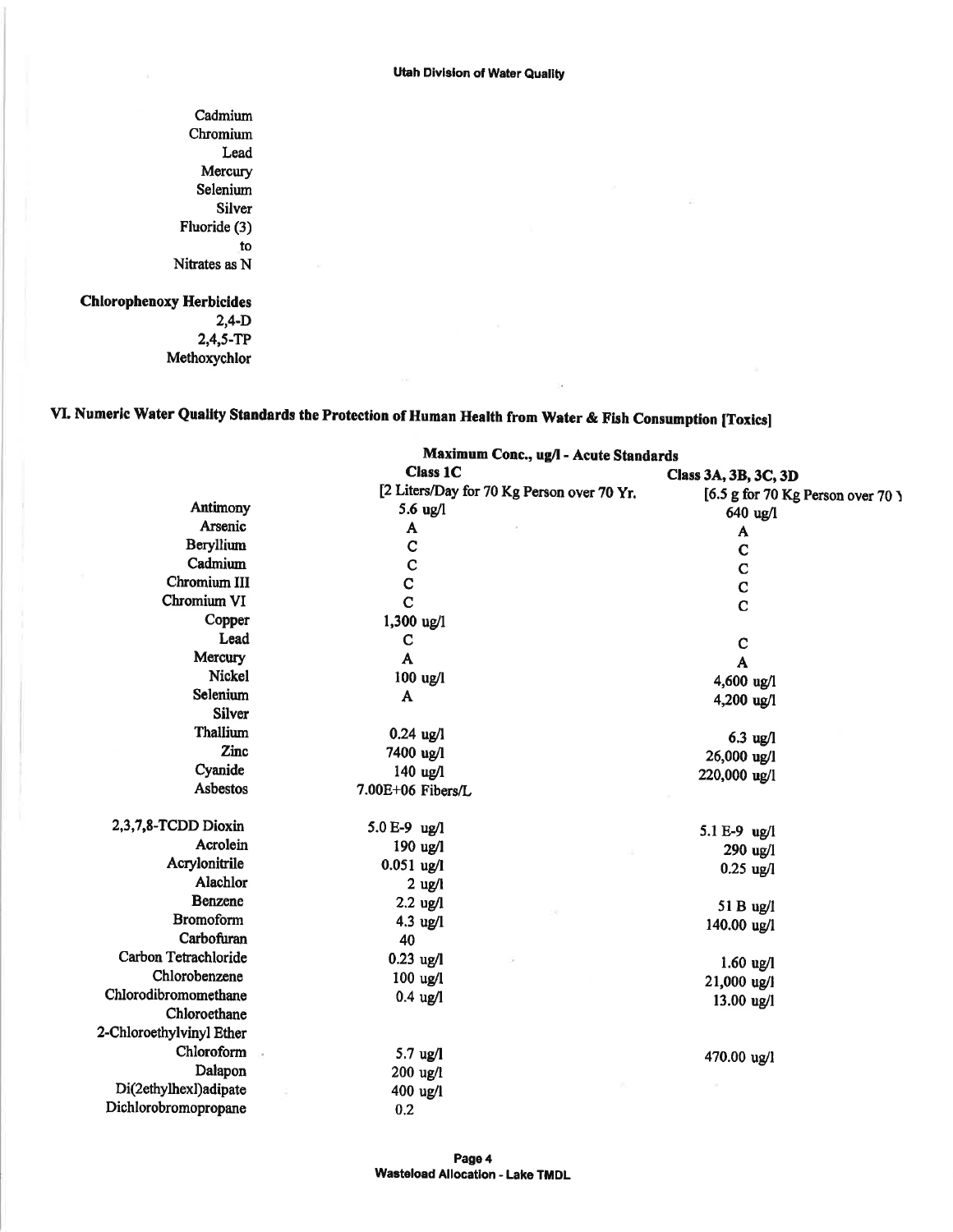| Dichlorobromomethane        | $0.55$ ug/l        |                   | 17.00 ug/l          |
|-----------------------------|--------------------|-------------------|---------------------|
| 1,1-Dichloroethane          |                    |                   |                     |
| 1,2-Dichloroethane          | $0.38$ ug/l        |                   | 37.00 ug/l          |
| 1,1-Dichloroethylene        |                    | $7 \text{ ug}$    | 3.20 ug/l           |
| Dichloroethylene (cis-1,2)  | 70                 |                   |                     |
| Dinoseb                     | $\overline{7}$     |                   |                     |
| Diquat                      | 20                 |                   |                     |
| 1,2-Dichloropropane         | $0.5$ ug/l         |                   | 15.00 ug/l          |
| 1,3-Dichloropropene         | $0.34$ ug/l        |                   | 1,700 ug/l          |
| Endothall                   | 100                |                   |                     |
| Ethylbenzene                | 530 ug/l           |                   | 29,000 ug/l         |
| Ethyldibromide              | $0.05$ ug/l        |                   |                     |
| Glyphosate                  | 700 ug/l           |                   |                     |
| Haloacetic acids            |                    | 60 ug/l E         |                     |
| Methyl Bromide              | 47 ug/l            |                   | 1,500 ug/l          |
| Methyl Chloride             |                    | F                 | F                   |
| Methylene Chloride          | $4.6 \text{ ug}/l$ |                   | 590.00 ug/l         |
| Ocamyl (vidate)             | 200 ug/l           |                   |                     |
| Picloram                    | 500 ug/l           |                   |                     |
| Simazine                    |                    | $4$ ug/l          |                     |
| <b>Styrene</b>              | $100$ ug/l         |                   |                     |
| 1,1,2,2-Tetrachloroethane   | $0.17$ ug/l        |                   | $4.00 \text{ ug}/1$ |
| Tetrachloroethylene         | $0.69$ ug/l        |                   | 3.30 ug/l           |
| Toluene                     | 1000 ug/l          |                   | 200,000 ug/l        |
| 1,2 -Trans-Dichloroethylene | 100 ug/l           |                   | 140,000 ug/l        |
| 1,1,1-Trichloroethane       | 200 ug/l           |                   | $\mathbf{F}$        |
| 1,1,2-Trichloroethane       | $0.59$ ug/l        |                   | 16.00 ug/l          |
| Trichloroethylene           | $2.5 \text{ ug/l}$ |                   | 30.00 ug/l          |
| Vinyl Chloride              | $0.025$ ug/l       |                   | 530.00 ug/l         |
| <b>Xylenes</b>              | 10000 ug/l         |                   |                     |
| 2-Chlorophenol              |                    | $81 \text{ ug}/l$ | 150 ug/l            |
| 2,4-Dichlorophenol          |                    | 77 ug/l           | 290 ug/l            |
| 2,4-Dimethylphenol          | 380 ug/l           |                   | 850 ug/l            |
| 2-Methyl-4,6-Dinitrophenol  |                    | $13 \text{ ug}/l$ | 280 ug/l            |
| 2,4-Dinitrophenol           |                    | 69 ug/l           | 5,300 ug/l          |
| 2-Nitrophenol               |                    |                   |                     |
| 4-Nitrophenol               |                    |                   |                     |
| 3-Methyl-4-Chlorophenol     |                    |                   |                     |
| Penetachlorophenol          | $0.27$ ug/l        |                   | $3.00$ ug/l         |
| Phenol                      | 21000 ug/l         |                   | 1,700,000 ug/l      |
| 2,4,6-Trichlorophenol       |                    | $1.4$ ug/l        | 2.40 ug/l           |
| Acenaphthene                | 670 ug/l           |                   | 990 ug/l            |
| Acenaphthylene              |                    | ug/l              | ug/l                |
| Anthracene                  | 8300 ug/l          |                   | 40,000 ug/l         |
| <b>Benzidine</b>            | 0.000086 ug/l      | B                 | $0.00$ ug/l         |
|                             | $0.0038$ ug/l      |                   | $0.02$ ug/l         |
| BenzoaAnthracene            |                    |                   | $0.02$ ug/l         |
| BenzoaPyrene                | $0.0038$ ug/l      |                   | $0.02 \text{ ug/l}$ |
| BenzobFluoranthene          | $0.0038$ ug/l      |                   |                     |
| BenzoghiPerylene            |                    | ug/l              |                     |
| BenzokFluoranthene          | $0.0038$ ug/l      |                   | $0.02$ ug/l         |
| Bis2-ChloroethoxyMethane    |                    | ug/l              |                     |
| Bis2-ChloroethylEther       | $0.03$ ug/l        |                   | $0.53$ ug/l         |
| Bis2-Chloroisopropy1Ether   | 1400 ug/l          |                   | 65,000 ug/l         |
| Bis2-EthylbexylPhthalate    |                    | $1.2$ ug/l        | 2.20 ug/l           |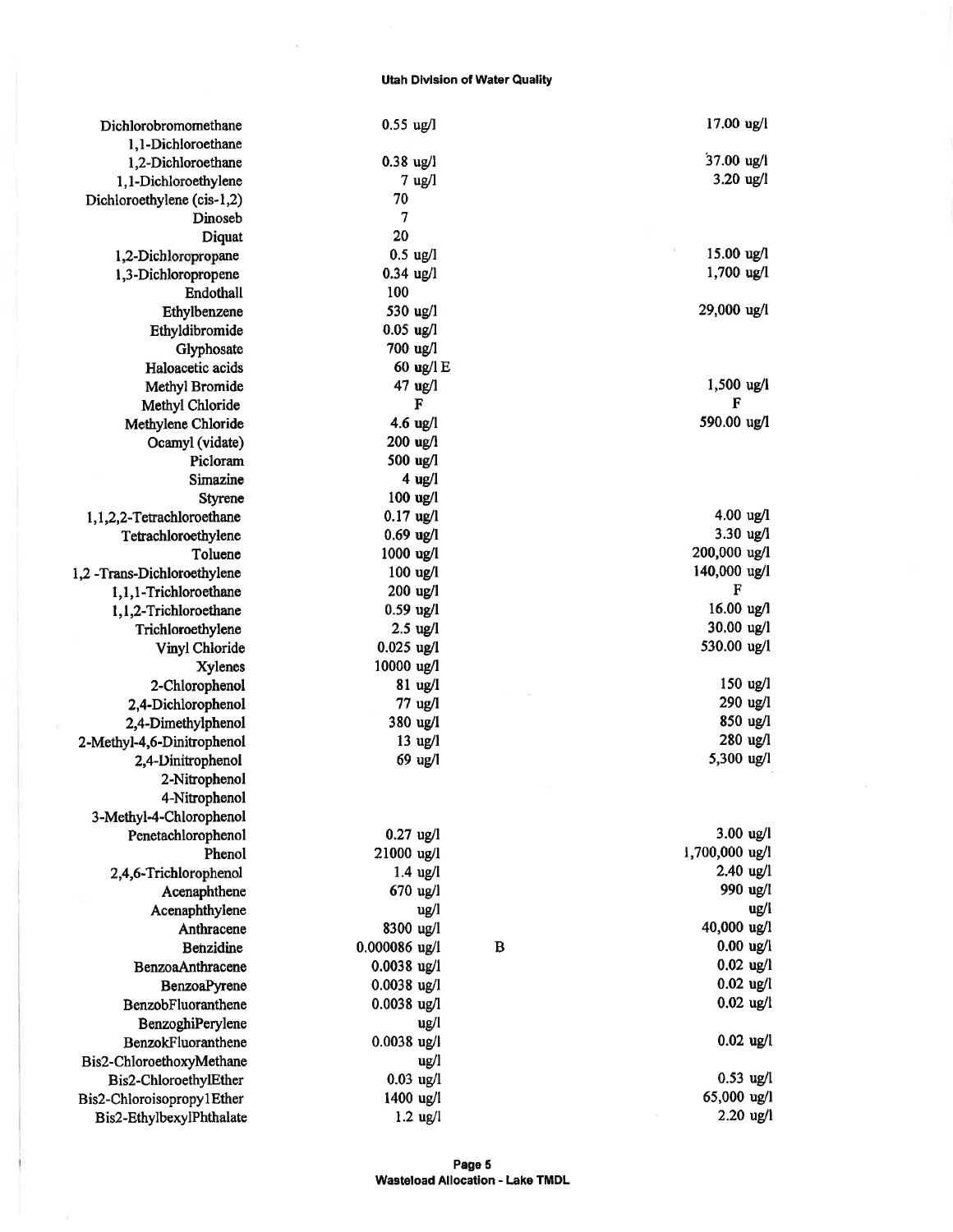| 4-Bromophenyl Phenyl Ether   |                     | ug/l              |                |
|------------------------------|---------------------|-------------------|----------------|
| <b>Butylbenzyl Phthalate</b> | 1500 ug/l           |                   | 1,900 ug/l     |
| 2-Chloronaphthalene          | 1000 ug/l           |                   | $1,600$ ug/l   |
| 4-Chlorophenyl Phenyl Ether  |                     | ug/l              |                |
| Chrysene                     | $0.0038$ ug/l       |                   | $0.02$ ug/l    |
| Dibenzoa, hAnthracene        | $0.0038$ ug/l       |                   | $0.02$ ug/l    |
| 1,2-Dichlorobenzene          | 420 ug/l            |                   | 17,000 ug/l    |
| 1,3-Dichlorobenzene          | 320 ug/l            |                   | 960 ug/l       |
| 1,4-Dichlorobenzene          |                     | 63 ug/l           | 2,600 ug/l     |
| 3,3-Dichlorobenzidine        | $0.021$ ug/l        |                   | $0.03$ ug/l    |
| Diethyl Phthalate            | 17000 ug/l          |                   | 44,000 ug/l    |
| Dimethyl Phthalate           | 270000 ug/l         |                   | 1,100,000 ug/l |
| Di-n-Butyl Phthalate         | 2000 ug/l           |                   | 4,500 ug/l     |
| 2,4-Dinitrotoluene           | $0.11$ ug/l         |                   |                |
| 2,6-Dinitrotoluene           |                     | ug/l              | 3.40 ug/l      |
| Di-n-Octyl Phthalate         |                     | ug/l              |                |
| 1,2-Diphenylhydrazine        | $0.036$ ug/l        |                   |                |
| Fluoranthene                 |                     |                   | $0.20$ ug/l    |
| Fluorene                     | 130 ug/l            |                   | 140.00 ug/l    |
| Hexachlorobenzene            | $1100 \text{ ug}/1$ |                   | 5,300 ug/l     |
| Hexachlorobutedine           | 0.00028 ug/l        |                   | 0.00029 B ug/l |
| Hexachloroethane             | $0.44 \text{ ug}$   |                   | 18.00 ug/l     |
|                              | $1.4 \text{ ug}/l$  |                   | 3.30 ug/l      |
| Hexachlorocyclopentadiene    | $40 \text{ ug}/l$   |                   | 17,000 ug/l    |
| Ideno 1,2,3-cdPyrene         | $0.0038$ ug/l       |                   | $0.02$ ug/l    |
| Isophorone                   | $35 \text{ ug}/l$   | В                 | 960.00 ug/l    |
| Naphthalene                  |                     |                   |                |
| Nitrobenzene                 |                     | $17 \text{ ug}/l$ | 690 ug/l       |
| N-Nitrosodimethylamine       | 0.00069 ug/l        |                   | 3.00 ug/l      |
| N-Nitrosodi-n-Propylamine    | $0.005$ ug/l        |                   | $0.51$ ug/l    |
| N-Nitrosodiphenylamine       | $3.3 \text{ ug/l}$  |                   | 6.00 ug/l      |
| Phenanthrene                 |                     |                   |                |
| Pyrene                       | 830 ug/l            |                   | 4,000 ug/l     |
| 1,2,4-Trichlorobenzene       | 260 ug/l            |                   | 940 ug/l       |
| Aldrin                       | 0.000049 ug/l       |                   | 0.000050 ug/l  |
| alpha-BHC                    | $0.0026$ ug/l       |                   | $0.00$ ug/l    |
| beta-BHC                     | $0.0091$ ug/l       |                   | $0.02$ ug/l    |
| gamma-BHC (Lindane)          | $0.2$ ug/l          |                   | $0.06$ ug/l    |
| delta-BHC                    |                     |                   |                |
| Chlordane                    | $0.0008$ ug/l       |                   | $0.00$ ug/l    |
| 4,4-DDT                      | $0.00022$ ug/l      |                   | $0.00$ ug/l    |
| 4,4-DDE                      | 0.00022 ug/l        |                   | $0.00$ ug/l    |
| 4,4-DDD                      | $0.00031$ ug/l      |                   | $0.00$ ug/l    |
| Dieldrin                     | $0.000052$ ug/l     | $\bf{B}$          | 0.000054 ug/l  |
| alpha-Endosulfan             | $62$ ug/l           |                   | 89 ug/l        |
| beta-Endosulfan              | 62 ug/l             |                   | 89 ug/l        |
| Endosulfan Sulfate           | 62 ug/l             |                   | 89 ug/l        |
| Endrin                       | $0.059$ ug/l        |                   | 0.81 ug/l      |
| Endrin Aldehyde              | $0.29$ ug/l         |                   | 0.30 ug/l      |
| Heptachlor                   | $0.000079$ ug/l     | B                 | 0.000079 ug/l  |
| Heptachlor Epoxide           | $0.000039$ ug/l     | $\, {\bf B}$      | 0.000039 ug/l  |
| Polychlorinated Biphenyls    | 0.000064 ug/l       | B,D               |                |
|                              |                     |                   | 0.000064 ug/l  |
| Toxaphene                    | $0.00028$ ug/l      |                   | $0.00028$ ug/l |

ŭ

 $\overline{\phantom{a}}$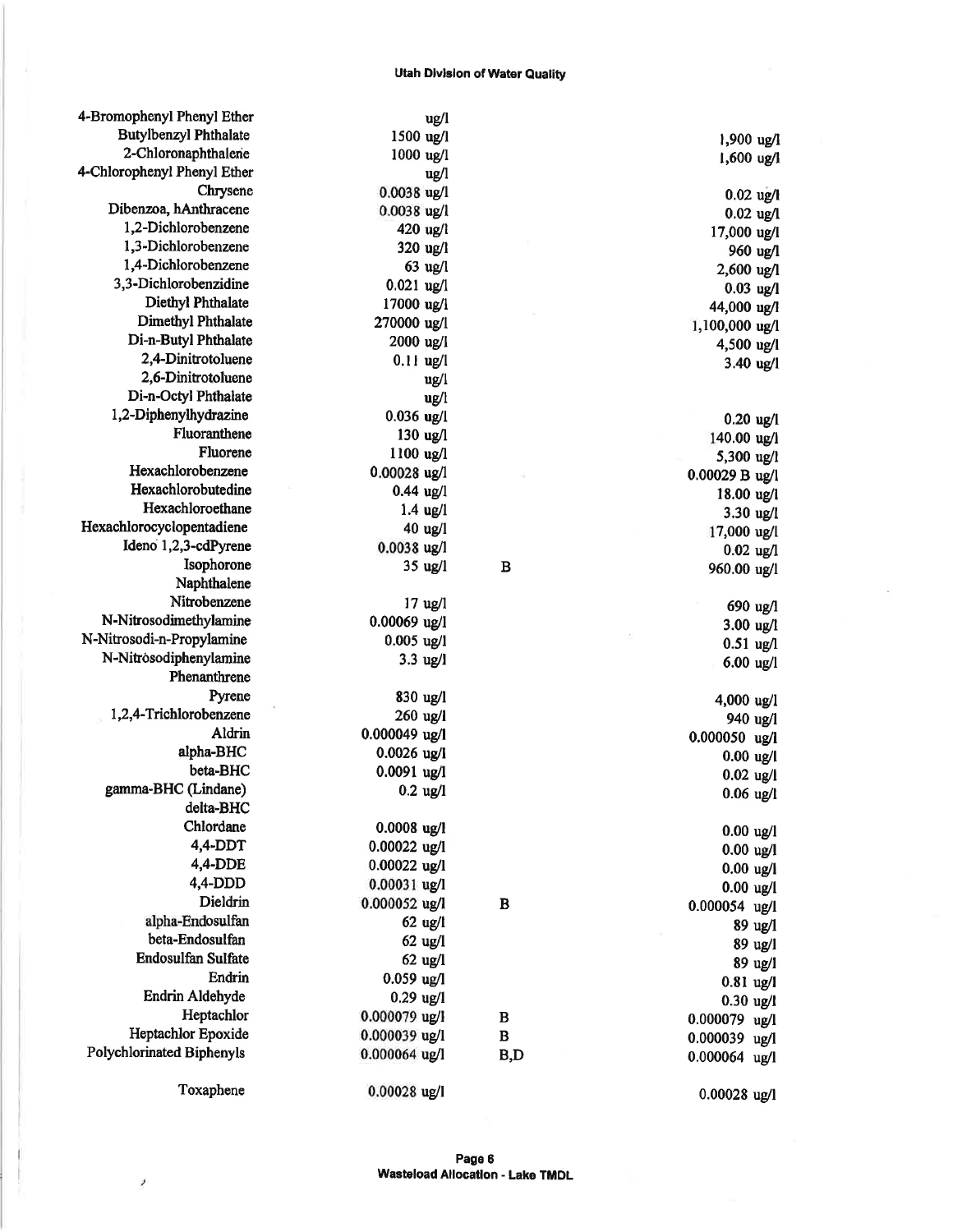There are additional standards that apply to this receiving water, but were not considered in this modeling/waste load allocetion analysis.

#### VII. Mathematical Modeling of Water Quality Quality

Model configuration was accomplished utilizing standard modeling procedures. Data points were plotted and coefficients adjusted æ required to match observed data as closely as possible.

The modeling approach used in this analysis included one or a combination of the following models.

(1) The Utah River Model, Utah Division of Water Quality, 1992. Based upon STREAMDO IV (Region VIII) and Supplemental Ammonia Toxicity Models; EPA Region VIII, Sept. 1990 and

QUAL2E (EPA, Athens, GA).

(2) Utah Ammonia/Chlorine Model, Utah Division of Water Quality, 1992.

(3) Principles of Suface Water Quality Modeling and Contol. Robert V. Thomann, et.al. Harper Collins Publisher, Inc. 1987, pp.644.

Coefticients used in the model were based, in part, upon the following references:

(1) Rates, Constants, and Kinetics Formulations in Surface Water Quality Modeling. Environmental Research Laboratory, Office of Research and Development, U.S. Environmental Protection Agency, Athens Georgia. EPA/600/3-85/040 June 1985.

(2) Principles of Surface Water Quality Modeling and Contol. Robert V. Thomann, et.al. Harper Collins Publisher, Inc. 1987, pp.644.

The Utah Reservoir and Lake Model is a simple round jet model which was received from EPA Region 8. It assumes a discharge expands into the receiving water as a 1/2 cone from the point of discharge with the appropriate dilution.

The dilution ratios for this wasteload analysis are as follows: Acute Dilution Ratio: 4.9 to I

Chronic Dilution Ration: 28.2 to 1

#### VIII. Modeling Information

The required information for the model may include the following information for both the lake and efiluent conditions:

> Temperature, Deg. C. pH BOD5, mg/l Metals, ug/l

Total Residual Chlorine (TRC), mg/l Total NH3-N, mg/l Total Dissolved Solids (TDS), mg/t Toxic Organics of Concem, ug/l

Page 7 wasteload Allocatlon - Lake TMDL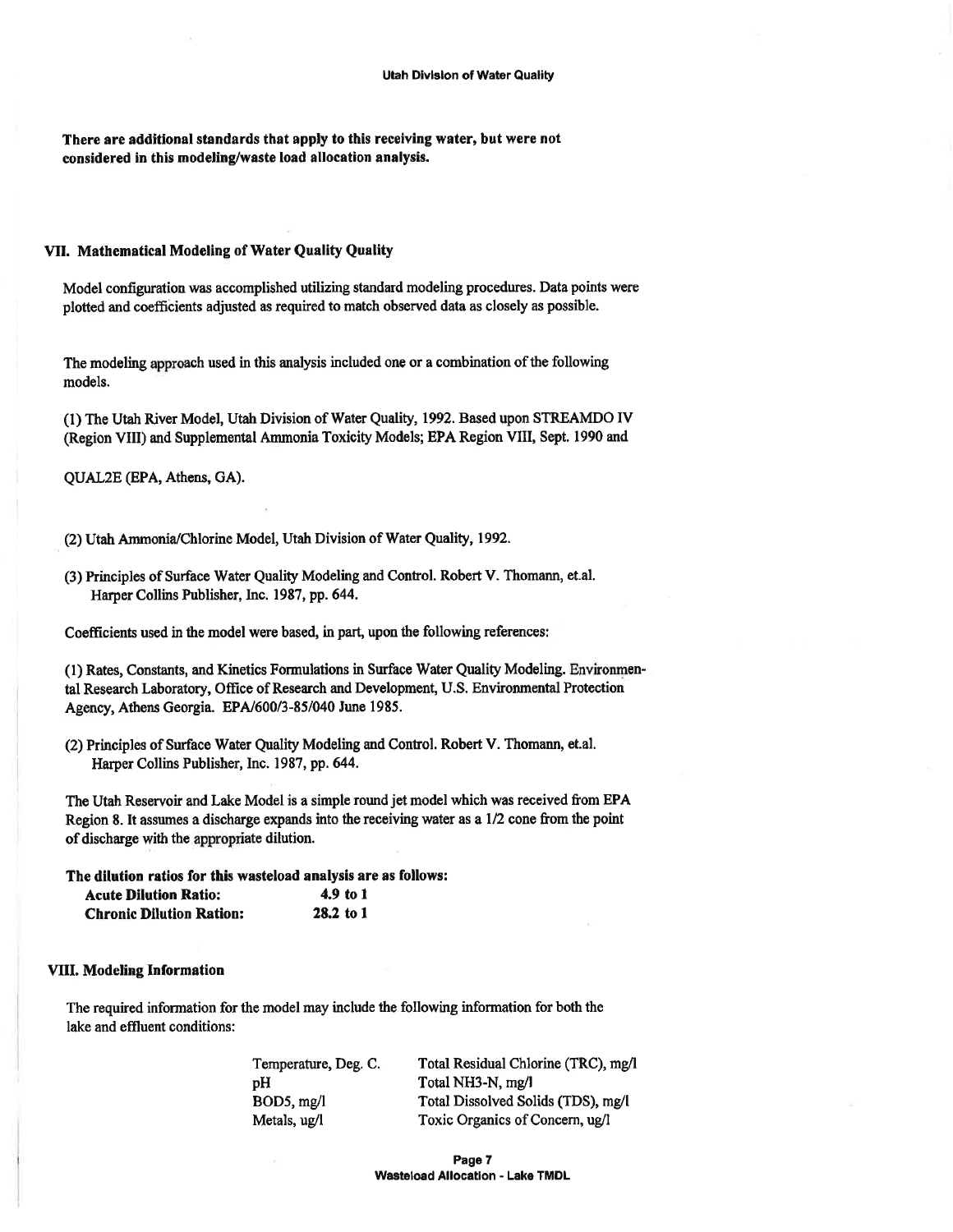## $D.O.$  mg/l

## **Other Conditions**

In addition to the lake and effluent conditions, the models require a variety of physical and biological coefficients and other technical information. In the process of actually establishing the permit limits for an effluent, values are used based upon the available data, model calibration, literature values, site visits and best professional judgement.

## **Model Inputs**

| <b>Lake Information</b>      | Temp.<br>Deg. C<br>22.3 | pH<br>8.6 | <b>T-NH3</b><br>mg/ln s N<br>0.00 | <b>BOD</b><br>mg/l<br>N/A | DO<br>mg/l<br>N/A | <b>TRC</b><br>mg/l<br>0.00 | <b>TDS</b><br>mg/l<br>1058.0 | <b>Metals</b><br>ug/l<br>0.0 |
|------------------------------|-------------------------|-----------|-----------------------------------|---------------------------|-------------------|----------------------------|------------------------------|------------------------------|
| <b>Discharge Information</b> | Season<br>All Seasons   |           | Flow,<br>5.0                      | Temp.<br>12.0             |                   |                            |                              |                              |

## IX. Effluent Limitations based upon Water Quality Standards

**Effluent Limitation for Flow** 

All Seasons Not to Exceed:

5.00 MGD Daily Average 7.74 cfs Daily Average

**WET Requirements** As determined by Permits & Compliance Branch

**Effluent Limitation for Biological Oxygen Demand (BOD)** 

30 Day Average 30 Day Average Concentration 25.0 mg/l as BOD5 20.0 mg/l as CBOD5

**Effluent Limitation for Dissolved Oxygen (DO)** 

Concentration 1 Day Average (Acute)

30 Day Average

5.00 mg/l

**Effluent Limitation for Total Ammonia** 

**4 Day Average [Chronic] Concentration** 

Load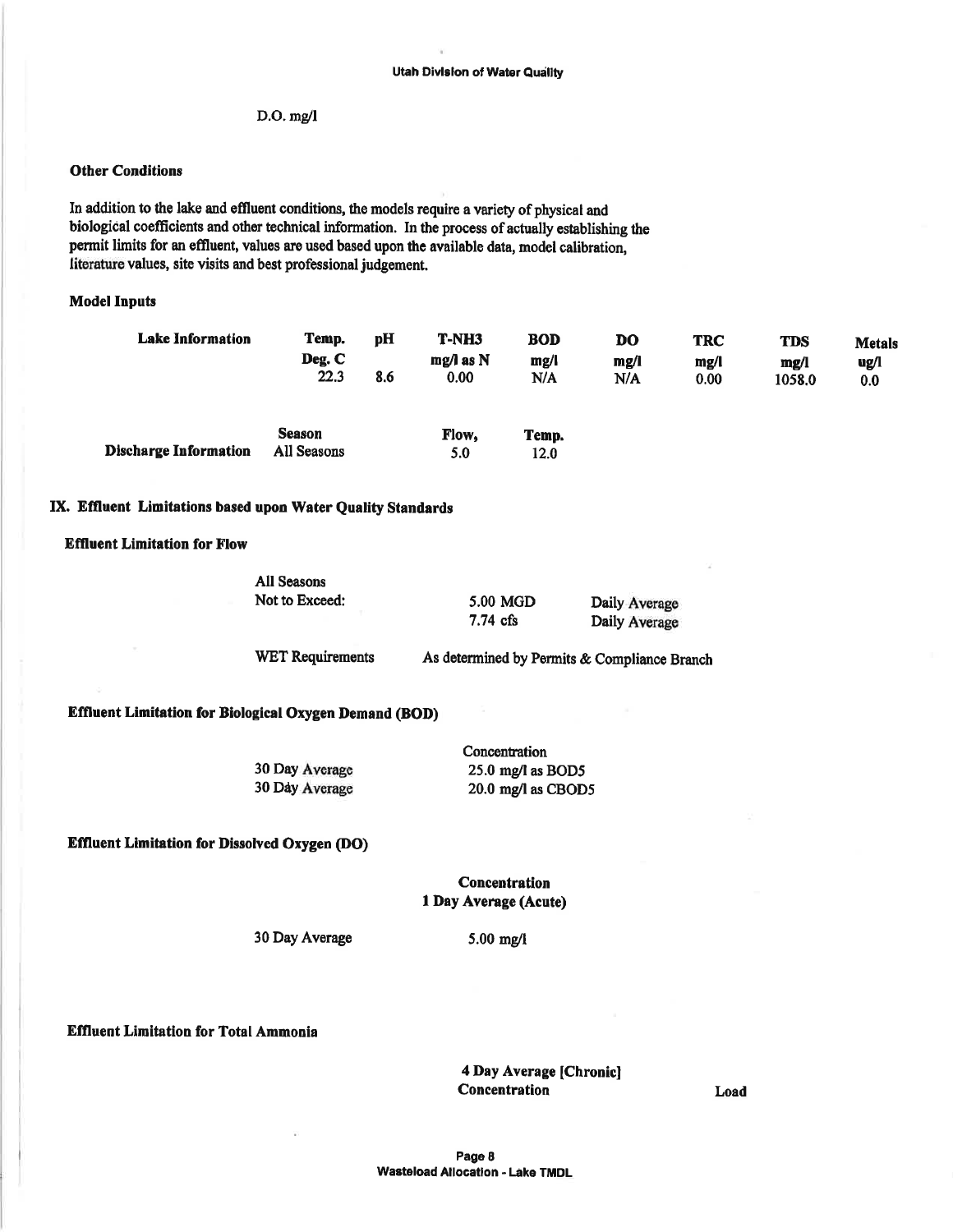202.94 mg/l as N

8460.8 lbs/day

1 Hour Average [Acute] Concentration

14.9 mg/l as N

621.3 lbs/day

Load

**Effluent Limitation for Total Residual Chlorine** 

All Seasons

|             | 4 Day Average [Chronic]<br><b>Concentration</b> | Load         |
|-------------|-------------------------------------------------|--------------|
|             |                                                 |              |
| All Seasons | $0.310$ mg/l                                    | 12.9 lbs/day |
|             |                                                 |              |
|             | 1 Hour Average [Acute]                          |              |
|             | Concentration                                   | Load         |
|             | $0.094$ mg/l                                    | 3.9 lbs/day  |

## **Effluent Limitations for Metals**

|               | 4 Day Average (Chronic) |                 | 1 Hour Average (Acute) |               |
|---------------|-------------------------|-----------------|------------------------|---------------|
|               | <b>Concentration</b>    | Load            | <b>Concentration</b>   | Load          |
| Aluminum      | 1862.42 ug/l*           | 50.2 lbs/day    | 3616.87 ug/l           | 97.5 lbs/day  |
| Arsenic       | 3885.86 ug/l            | 104.7 lbs/day   | 1628.47 ug/l*          | 43.9 lbs/day  |
| Barium        |                         |                 | 4936.66 ug/l           | 133.0 lbs/day |
| Cadmium       | 8.61 ug/ $\frac{1}{2}$  | $0.2$ lbs/day   | 23.59 ug/l             | $0.6$ lbs/day |
| Chromium III  | 2834.79 ug/l*           | 76.4 lbs/day    | 5767.84 ug/l           | 155.4 lbs/day |
| ChromiumVI    | 235.48 ug/l             | 6.3 lbs/day     | 68.16 ug/l*            | 1.8 lbs/day   |
| Copper        | 454.44 ug/l             | 12.2 lbs/day    | 151.37 ug/l*           | 4.1 lbs/day   |
| Cyanide       | 25.67                   |                 | 108.61                 |               |
| <b>Iron</b>   |                         |                 | $106.67$ ug/l          | 2.9 lbs/day   |
| Lead          | $151.46 \text{ ug}/l^*$ | 4.1 lbs/day     | 844.42 ug/l            | 22.8 lbs/day  |
| Mercury       | $0.26 \text{ ug/l}^*$   | $0.007$ lbs/day | $11.84 \text{ ug/l}$   | $0.3$ lbs/day |
| Nickel        | 2139.92 ug/l*           | 57.7 lbs/day    | 4893.81 ug/l           | 131.9 lbs/day |
| Selenium      | 69.90 ug/l*             | 1.9 lbs/day     | 82.17 ug/l             | 2.2 lbs/day   |
| <b>Silver</b> |                         |                 | 58.17 ug/l             | 1.6 lbs/day   |
| Zinc          | 46228.59 ug/l           | 1,245.9 lbs/day | 1191.87 ug/l*          | 32.1          |

\* Most stringent between Chronic & Acute Effluent Limitations

## **Effluent Limitations for Organics [Pesticides]**

| 4 Day Average    |                         | 1 Hour Average  |                        |                 |
|------------------|-------------------------|-----------------|------------------------|-----------------|
| <b>Pesticide</b> | <b>Concentration</b>    | Load            | <b>Concentration</b>   | Load            |
| Aldrin           |                         |                 | 7.4050 ug/l            | $0.200$ lbs/day |
| Chlordane        | $0.1213 \text{ ug}/l^*$ | $0.003$ lbs/day | 5.9240 ug/l            | $0.160$ lbs/day |
| DDT, DDE         | $0.0282$ ug/l*          | $0.001$ lbs/day | 2.7152 ug/l            | $0.073$ lbs/day |
| Dieldrin         | $0.1580 \text{ ug}/l^*$ | $0.004$ lbs/day | $1.1848$ ug/l          | $0.032$ lbs/day |
| Endosulfan       | $1.5797$ ug/l           | $0.043$ lbs/day | $0.5430 \text{ ug/l*}$ | $0.015$ lbs/day |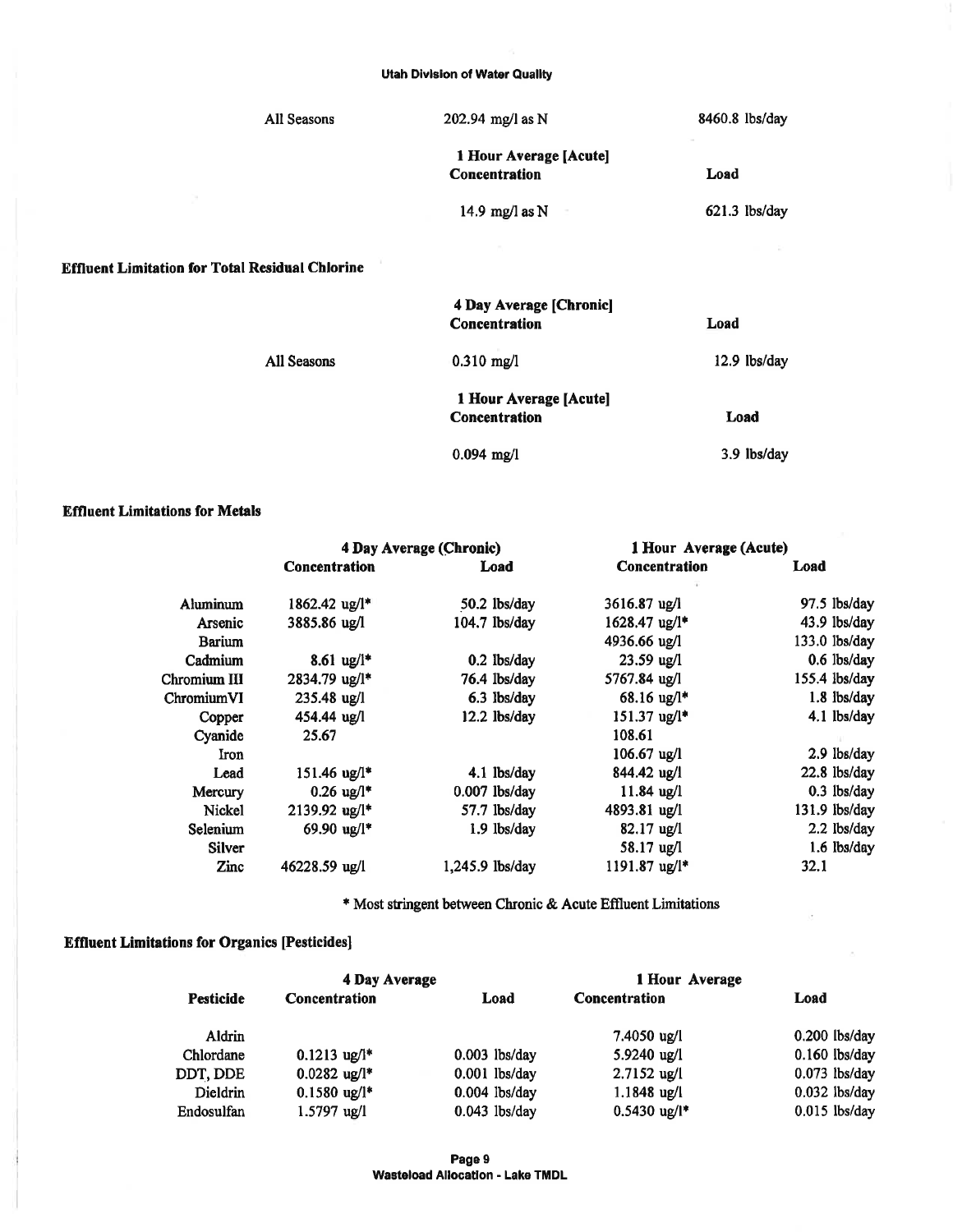| Endrin            | $1.0155$ ug/l  | $0.027$ lbs/day | $0.4246$ ug/l*          | $0.011$ lbs/day |
|-------------------|----------------|-----------------|-------------------------|-----------------|
| <b>Guthion</b>    |                |                 | $0.0000 \text{ ug/l}$   | $0.000$ lbs/day |
| Heptachlor        | $0.1072$ ug/l* | $0.003$ lbs/day | $1.2835$ ug/l           | $0.035$ lbs/day |
| Lindane           | 2.2568 ug/l*   | $0.061$ lbs/day | 4.9367 $\mu$ g/l        | $0.133$ lbs/day |
| Methoxychlor      |                |                 | $0.1481$ ug/l           | $0.004$ lbs/day |
| <b>Mirex</b>      |                |                 | $0.0049$ ug/l           | $0.000$ lbs/day |
| Parathion         |                |                 | $0.3258$ ug/l           | 0.009 lbs/day   |
| PCB's             | $0.3949$ ug/l  | $0.011$ lbs/day | $0.0000 \text{ ug}/l^*$ | $0.000$ lbs/day |
| Pentachlorophenol | 423.1422 ug/l  | 11.404 lbs/day  | 93.7965 ug/l*           | $2.528$ lbs/day |
| Toxephene         | $0.0056$ ug/l* | $0.000$ lbs/day | $3.6038$ ug/l           | $0.097$ lbs/day |
|                   |                |                 |                         |                 |

# Effluent Limitations for Protection of Human Health (Class 1C Waters)

|                   | 1 Hour Average (Acute) Standard |      |  |
|-------------------|---------------------------------|------|--|
| <b>Metals</b>     | Concentration                   | Load |  |
| Arsenic           |                                 |      |  |
| <b>Barium</b>     |                                 |      |  |
| Cadmium           |                                 |      |  |
| Chromium          |                                 |      |  |
| Lead              |                                 |      |  |
| Mercury           |                                 |      |  |
| Selenium          |                                 |      |  |
| <b>Silver</b>     |                                 |      |  |
| Fluoride          |                                 |      |  |
| to                |                                 |      |  |
| Nitrates as N     |                                 |      |  |
| <b>Pesticides</b> |                                 |      |  |
| $2,4-D$           |                                 |      |  |
| $2,4,5-TP$        |                                 |      |  |
| Methoxychlor      |                                 |      |  |
|                   | n.                              |      |  |

# Effluent Limitations for Protection of Human Health [Toxics Rule] Based upon Water Quality Standards (Most stringent of 1C or 3A & 3B as appropriate.)

## Maximum Conc., ug/l - Acute Standards

|                               | <b>Class 1C</b>                            | Class 3A, 3B          |                                             |
|-------------------------------|--------------------------------------------|-----------------------|---------------------------------------------|
| <b>Toxics Rule Parameters</b> | [2 Liters/Day for 70 Kg Person over 70 Yr. |                       | [6.5 g for 70 Kg Person over 70 Yr. Period] |
| <b>Antimony</b>               |                                            | $27.65 \text{ ug/l}$  | 0.7 lbs/day                                 |
| Arsenic                       |                                            |                       |                                             |
| Beryllium                     |                                            |                       |                                             |
| Cadmium                       |                                            |                       |                                             |
| Chromium III                  |                                            |                       |                                             |
| Chromium VI                   |                                            |                       |                                             |
| Copper                        |                                            | 6417.66 ug/l          | $173.0$ lbs/day                             |
| $\bullet$<br>Lead             |                                            |                       |                                             |
| Mercury                       |                                            | 493.67 ug/l           | $13.3$ lbs/day                              |
| Nickel                        |                                            |                       |                                             |
| Selenium                      |                                            | 36531.28 ug/l         | 984.5 lbs/day                               |
| Silver                        |                                            | $691.13 \text{ ug/l}$ | 18.6 lbs/day                                |
| Thallium                      | $\mathcal{D}_{\mathcal{A}}$ .              |                       |                                             |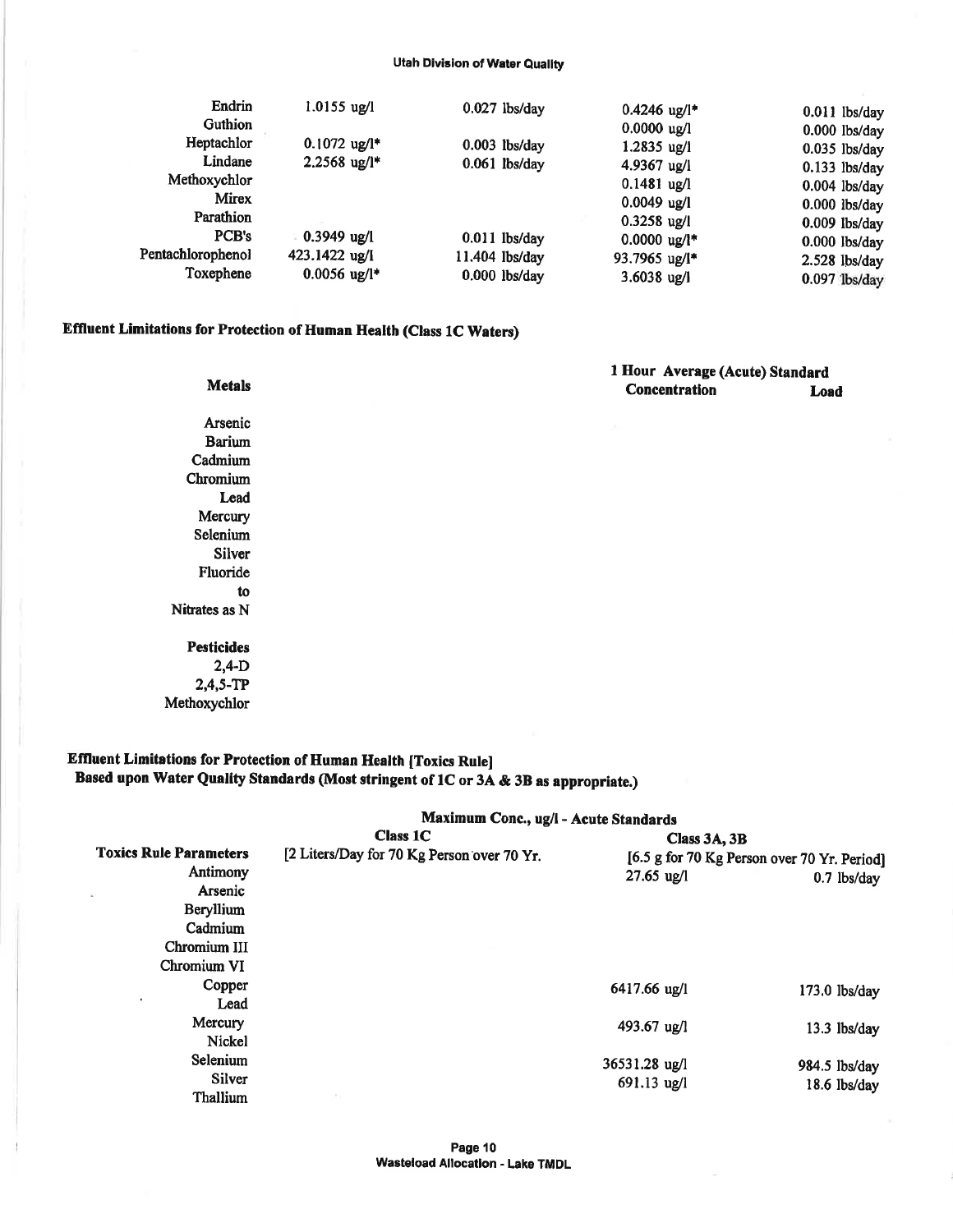| Zinc                        | 937.97 ug/l          | 25.3 lbs/day    |
|-----------------------------|----------------------|-----------------|
| Cyanide                     | $0.25$ ug/l          | 0.0 lbs/day     |
| Asbestos                    | $21.23$ ug/l         | 0.6 lbs/day     |
| $\bf{0}$                    |                      |                 |
| 2,3,7,8-TCDD Dioxin         | 493.67 ug/l          | 13.3 lbs/day    |
| Acrolein                    | $1.97 \text{ ug}$ /1 | 0.1 lbs/day     |
| Acrylonitrile               |                      |                 |
| Benzene                     |                      |                 |
| <b>Bromoform</b>            | 28.14 ug/l           | 0.8 lbs/day     |
| Carbon Tetrachloride        |                      |                 |
| Chlorobenzene               |                      |                 |
| Chlorodibromomethane        | $1.88$ ug/l          | 0.1 lbs/day     |
| Chloroethane                | 34.56 ug/l           | 0.9 lbs/day     |
| 2-Chloroethylvinyl Ether    | $2.47$ ug/l          | 0.1 lbs/day     |
| Chloroform                  | $1.68$ ug/l          | 0.0 lbs/day     |
| Dichlorobromomethane        | 232.02 ug/l          | 6.3 lbs/day     |
| 1,1-Dichloroethane          |                      |                 |
| 1,2-Dichloroethane          | 22.71 ug/l           | 0.6 lbs/day     |
| 1,1-Dichloroethylene        | $0.84 \text{ ug}/1$  | 0.0 lbs/day     |
| 1,2-Dichloropropane         | 4936.66 ug/l         | 133.0 lbs/day   |
| 1,3-Dichloropropene         | $2.91$ ug/l          | 0.1 lbs/day     |
| Ethylbenzene                | $12.34 \text{ ug}/1$ | 0.3 lbs/day     |
| Methyl Bromide              | $0.12$ ug/l          | 0.0 lbs/day     |
| Methyl Chloride             | 399.87 ug/l          | 10.8 lbs/day    |
| Methylene Chloride          | 380.12 ug/l          | 10.2 lbs/day    |
| 1,1,2,2-Tetrachloroethane   | 1875.93 ug/l         | 50.6 lbs/day    |
| Tetrachloroethylene         | 64.18 ug/l           | 1.7 lbs/day     |
| Toluene                     |                      |                 |
| 1,2 -Trans-Dichloroethylene |                      |                 |
| 1,1,1-Trichloroethane       | $1.33$ ug/l          | 0.0 lbs/day     |
| 1,1,2-Trichloroethane       | 103669.84 ug/l       | 2793.9 lbs/day  |
| Trichloroethylene           | $6.91$ ug/l          | 0.2 lbs/day     |
| Vinyl Chloride              | 3307.56 ug/l         | 89.1 lbs/day    |
| 2-Chlorophenol              |                      |                 |
| 2,4-Dichlorophenol          | 40974.27 ug/l        | 1104.3 lbs/day  |
| 2,4-Dimethylphenol          |                      |                 |
| 2-Methyl-4,6-Dinitrophenol  | $0.02 \text{ ug}$ /l | 0.0 lbs/day     |
| 2,4-Dinitrophenol           | $0.02$ ug/l          | 0.0 lbs/day     |
| 2-Nitrophenol               | $0.02$ ug/l          | 0.0 lbs/day     |
| 4-Nitrophenol               |                      |                 |
| 3-Methyl-4-Chlorophenol     | $0.02$ ug/l          | 0.001 lbs/day   |
| Penetachlorophenol          |                      |                 |
| Phenol                      | $0.15$ ug/l          | $0.004$ lbs/day |
| 2,4,6-Trichlorophenol       | 6911.32 ug/l         | 186.260 lbs/day |
| Acenaphthene                |                      |                 |
| Acenaphthylene              | 7404.99 ug/l         | 199.6 lbs/day   |
| Anthracene                  | 4936.66 ug/l         | 133.0 lbs/day   |
| Benzidine                   |                      |                 |
| BenzoaAnthracene            | $0.02$ ug/l          | 0.0 lbs/day     |
| <b>BenzoaPyrene</b>         | $0.0 \text{ ug/l}$   | 0.0 lbs/day     |
| BenzobFluoranthene          | 2073.40 ug/l         | 55.9 lbs/day    |
| BenzoghiPerylene            | 1579.73 ug/l         | 42.6 lbs/day    |
| <b>BenzokFluoranthene</b>   |                      |                 |
|                             |                      |                 |

Bis2-ChloroethoxyMethane

Ľ,

 $\chi)$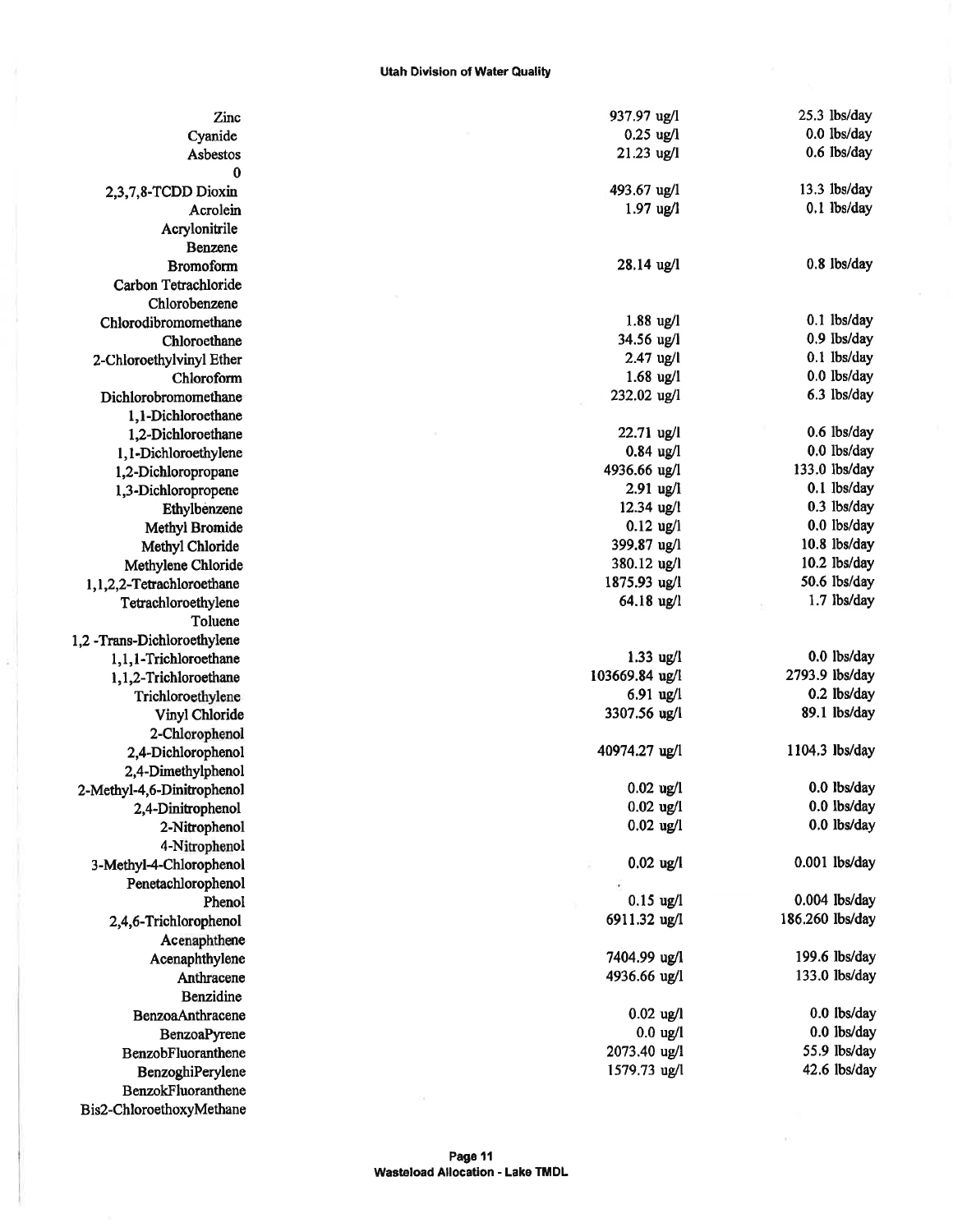| Bis2-ChloroethylEther                      |
|--------------------------------------------|
| Bis2-Chloroisopropy1Ether                  |
| Bis2-EthylbexylPhthalate                   |
| 4-Bromophenyl Phenyl Ether                 |
| Butylbenzyl Phthalate                      |
| 2-Chloronaphthalene                        |
| 4-Chlorophenyl Phenyl Ether                |
| Chrysene                                   |
| Dibenzoa, hAnthracene                      |
| 1,2-Dichlorobenzene                        |
| 1,3-Dichlorobenzene                        |
| 1,4-Dichlorobenzene                        |
| 3,3-Dichlorobenzidine                      |
| Diethyl Phthalate                          |
| Dimethyl Phthalate                         |
| Di-n-Butyl Phthalate                       |
| 2,4-Dinitrotoluene                         |
| 2,6-Dinitrotoluene                         |
| Di-n-Octyl Phthalate                       |
| 1,2-Diphenylhydrazine                      |
| Fluoranthene                               |
| Fluorene                                   |
| Hexachlorobenzene                          |
| Hexachlorobutedine                         |
| Hexachloroethane                           |
| Hexachlorocyclopentadiene                  |
| Ideno 1,2,3-cdPyrene                       |
| Isophorone                                 |
| Naphthalene                                |
| Nitrobenzene                               |
| وبالمستمر المستلف ومسالة<br><b>AT ATIL</b> |

N-Nitrosodimethylamine N-Nitrosodi-n-Propylamine

> N-Nitrosodiphenylamine Phenanthrene Pyrene 1,2,4-Trichlorobenzene Aldrin alpha-BHC beta-BHC gamma-BHC (Lindane) delta-BHC Chlordane 4,4-DDT  $4,4$ -DDE  $4,4$ -DDD Dieldrin alpha-Endosulfan beta-Endosulfan Endosulfan Sulfate

| $2.26E+03$ lbs/day |  |
|--------------------|--|
| 3.59E+04 lbs/day   |  |
| 266.08591 lbs/day  |  |
| $0.01463$ lbs/day  |  |

0.17772 ug/l 0.00479 lbs/day 641.76565 ug/l 17.29558 lbs/day ######### ug/l 146.34725 lbs/day 0.00138 ug/l 0.00004 lbs/day 2.17213 ug/l 0.05854 lbs/day 6.91132 ug/l 0.18626 lbs/day

8.39E+04 ug/l

1.33E+06 ug/l

0.54303 ug/l

######### ug/l

| 83.923201 ug/l  | 2.261730 lbs/day |
|-----------------|------------------|
| 0.003406 ug/l   | 0.000092 lbs/day |
| $0.024683$ ug/l | 0.000665 lbs/day |
| 16.290974 ug/l  | 0.439042 lbs/day |
| 4.10E+03 ug/l   | 1.10E+02 lbs/day |

|  | $0.00 \text{ ug/l}$ |
|--|---------------------|
|  |                     |

0.0 lbs/day

| 306.07 ug/l | 8.2 lbs/day   |
|-------------|---------------|
| 306.07 ug/l | 8.2 lbs/day   |
| $0.29$ ug/l | $0.0$ lbs/day |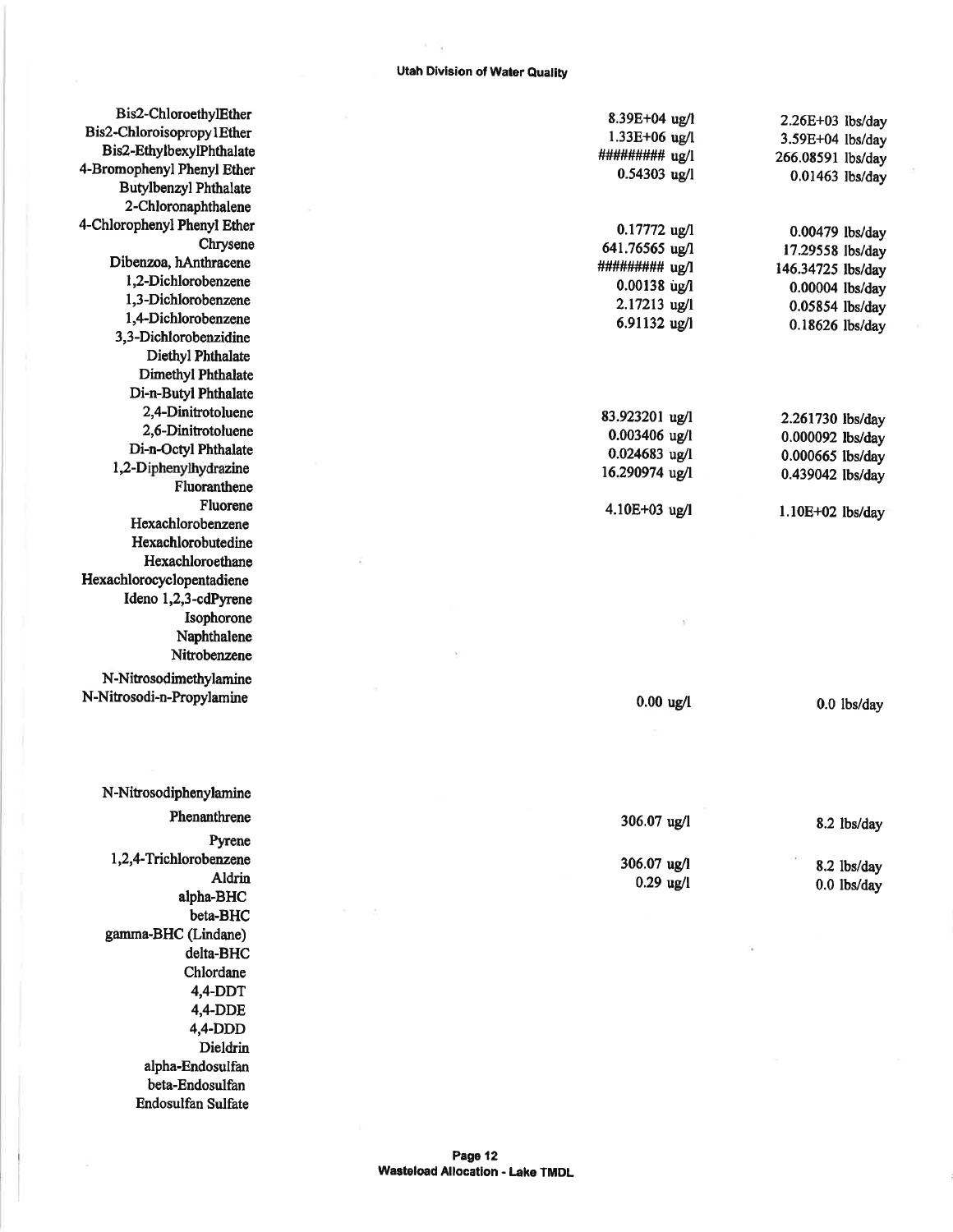Endrin Endrin Aldehyde Heptachlor Heptachlor Epoxide Polychlorinated Biphenyls  $\mathbf 0$ Toxaphene

## **Specific Parameter: TDS**

 $\bf{0}$ 

1759.01 mg/l

1 Hour Average (Acute) Standard

47.4 tons / day

## **Effluent Limitations for the Protection of Agriculture**

|              | Load<br><b>Concentration</b> |                  |
|--------------|------------------------------|------------------|
| Arsenic      | 493.67 ug/l                  | 13.30 lbs / day  |
| <b>Boron</b> | 3702.49 ug/l                 | 99.78 lbs / day  |
| Cadmium      | 49.37 ug/l                   | $1.33$ lbs / day |
| Chromium     | 493.67 ug/l                  | 13.30 lbs / day  |
| Copper       | $246.83$ ug/l                | $6.65$ lbs / day |
| Lead         | 493.67 ug/l                  | 13.30 lbs / day  |
| Selenium     | 246.83 ug/l                  | $6.65$ lbs / day |

# Metals Effluent Limitations for Protection of All Beneficial Uses **Based upon Water Quality Standards and Toxics Rules**

|                | <b>Class 4 Acute</b><br><b>Agricultural</b><br>$\mathbf{u} \mathbf{g} / \mathbf{I}$ | <b>Class 3</b><br>Acute<br><b>Aquatic</b><br><b>Wildlife</b><br>ug/l | Acute<br><b>Toxics</b><br><b>Drinking</b><br>Water<br><b>Source</b><br>ug/l | <b>Acute Toxics</b><br>Wildlife<br>ug/l | 1C Acute<br><b>Health</b><br><b>Criteria</b><br>ug/l | <b>Acute Most</b><br><b>Stringent</b><br>ug/l | Class 3<br><b>Chronic</b><br><b>Aquatic</b><br>Wildlife<br>ug/l |
|----------------|-------------------------------------------------------------------------------------|----------------------------------------------------------------------|-----------------------------------------------------------------------------|-----------------------------------------|------------------------------------------------------|-----------------------------------------------|-----------------------------------------------------------------|
| Aluminum       |                                                                                     | 3616.87                                                              |                                                                             |                                         |                                                      | 3616.87                                       | 1862.42                                                         |
| Antimony       |                                                                                     |                                                                      |                                                                             |                                         |                                                      | ×<br>0.00                                     |                                                                 |
| Arsenic        | 493.67                                                                              | 1628.47                                                              |                                                                             |                                         |                                                      | 493.67                                        | 3885.86                                                         |
| Asbestos       |                                                                                     |                                                                      |                                                                             |                                         |                                                      |                                               |                                                                 |
| <b>Barium</b>  |                                                                                     | 4936.66                                                              |                                                                             |                                         |                                                      | 4936.66                                       |                                                                 |
| <b>Boron</b>   |                                                                                     |                                                                      |                                                                             |                                         |                                                      |                                               |                                                                 |
| Cadmium        | 49.37                                                                               | 23.59                                                                |                                                                             |                                         |                                                      | 23.59                                         | 8.61                                                            |
| Chromium (III) |                                                                                     | 5767.8                                                               |                                                                             |                                         |                                                      | 5767.84                                       | 2834.79                                                         |
| Chromium (VI)  | 493.67                                                                              | 68.16                                                                |                                                                             |                                         |                                                      | 68.16                                         | 235.48                                                          |
| Copper         | 246.83                                                                              | 151.37                                                               |                                                                             |                                         |                                                      | 151.37                                        | 454.44                                                          |
| Cyanide        |                                                                                     | 108.61                                                               |                                                                             |                                         |                                                      | 108.61                                        | 25.67                                                           |
| <b>Iron</b>    |                                                                                     | 106.67                                                               |                                                                             |                                         |                                                      | 106.67                                        |                                                                 |
| Lead           | 493.67                                                                              | 844.42                                                               |                                                                             |                                         |                                                      | 493.67                                        | 151.46                                                          |
| Mercury        |                                                                                     | 11.8362                                                              |                                                                             |                                         |                                                      | 11.84                                         | 0.2569                                                          |
| <b>Nickel</b>  |                                                                                     | 4893.81                                                              |                                                                             |                                         |                                                      | 4893.81                                       | 2139.92                                                         |
| Selenium       | 246.83                                                                              | 82.17                                                                |                                                                             |                                         |                                                      | 82.17                                         | 69.90                                                           |
| <b>Silver</b>  |                                                                                     | 58.17                                                                |                                                                             |                                         |                                                      | 58.17                                         |                                                                 |
| Thallium       |                                                                                     |                                                                      |                                                                             |                                         |                                                      | 0.00                                          |                                                                 |
| Zinc           |                                                                                     | 1191.87                                                              |                                                                             |                                         |                                                      | 1191.87                                       | 46228.59                                                        |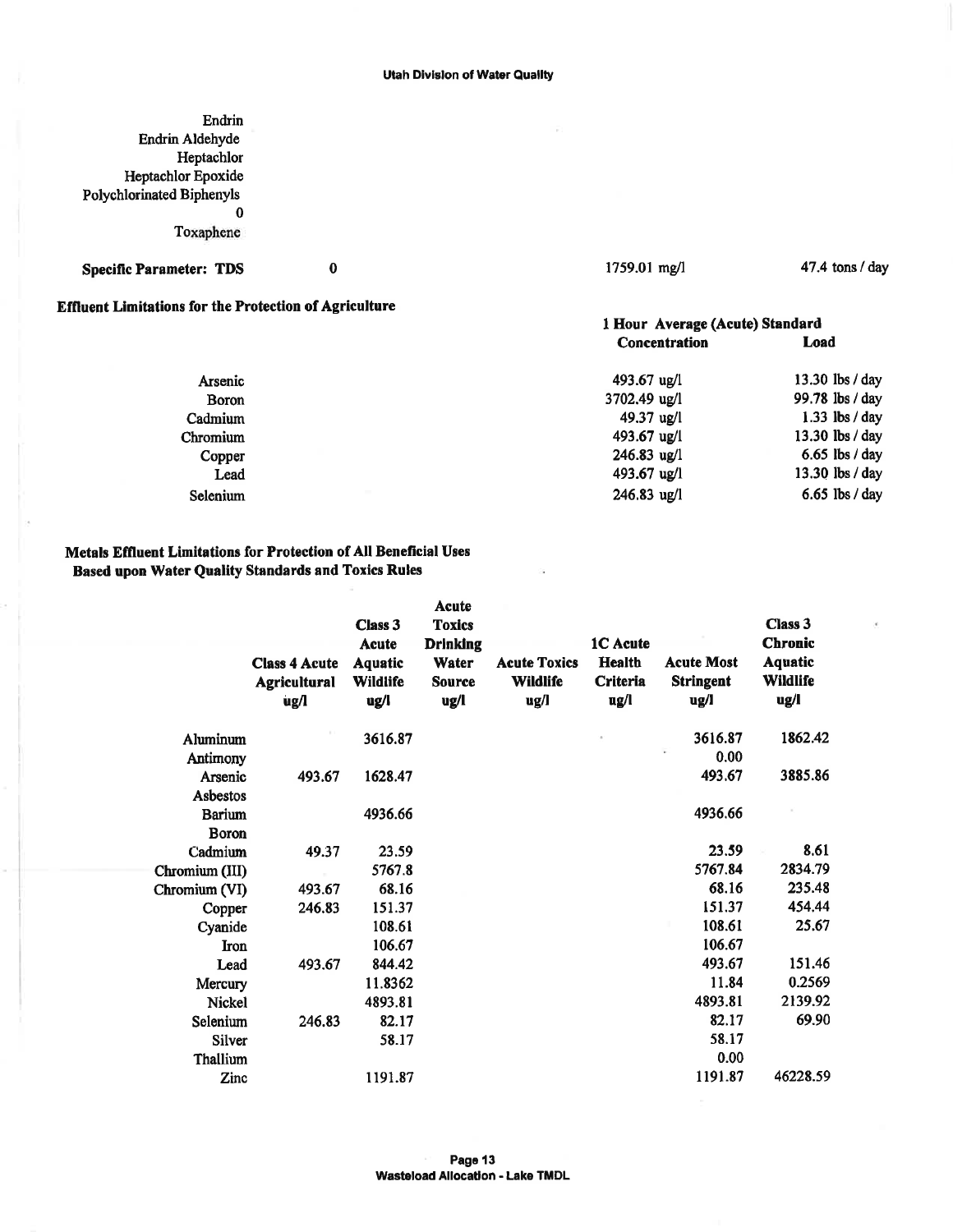## Summary Effluent Limitations for Metals [Wasteload Allocation, TMDL]

|                | $\mathbf{u}\mathbf{g}/\mathbf{I}$ | Acute<br>lbs/day | ug/l     | <b>Chronic</b><br>lbs/day |
|----------------|-----------------------------------|------------------|----------|---------------------------|
| Aluminum       | 3616.87                           | 150.8            | 1862.42  | 77.6                      |
| Antimony       |                                   |                  |          |                           |
| Arsenic        | 493.67                            | 20.6             | 3885.86  | 162.0                     |
| Asbestos       |                                   |                  |          |                           |
| Cadmium        | 23.59                             | 1.0              | 8.61     | 0.4                       |
| Chromium (III) | 5767.84                           | 240.5            | 2834.79  | 118.2                     |
| Chromium (VI)  | 68.16                             | 2.8              | 235.48   | 9.8                       |
| Copper         | 151.37                            | 6.3              | 454.44   | 18.9                      |
| Cyanide        | 108.61                            | 4.5              | 25.67    | 1.1                       |
| <b>Iron</b>    | 106.67                            | 4.4              |          |                           |
| Lead           | 493.67                            | 20.6             | 151.46   | 6.3                       |
| Mercury        | 11.84                             | 0.5              | 0.26     | 0.0                       |
| <b>Nickel</b>  | 4893.81                           | 204.0            | 2139.92  | 89.2                      |
| Selenium       | 82.17                             | 3.4              | 69.90    | 2.9                       |
| Silver         | 58.17                             | 2.4              |          |                           |
| Zinc           | 1191.87                           | 49.7             | 46228.59 | 1927.3                    |

## **Effluent Indicators / Targets for Pollution Indicators**

Water quality targets for pollution Indicators will be met with an effluent limit as follows:

|                               | <b>Indicator</b> / Target | <b>Target</b> |          |  |
|-------------------------------|---------------------------|---------------|----------|--|
|                               | mg/l                      | mg/l          | lbs/day  |  |
| Gross Beta (pCi/l)            | 50.0 pCi/L.               |               |          |  |
| <b>BOD</b>                    | 5.0                       | 24.68         | 3753.07  |  |
| Nitrates as N                 | 4.0                       | 19.75         | 3002.46  |  |
| Total Phosphorus as P         | 0.05                      | 0.25          | 37.53    |  |
| <b>Total Suspended Solids</b> | 90.0                      | 444.30        | 67555.31 |  |

Other Effluent Limitations are based upon R317-1.

## X. Antidegradation Considerations

The Utah Antidegradation Policy allows for degradation of existing quality where it is determined that such lowering of water quality is necessary to accommodate important economic or social development in the area in which the waters are protected [R317-2-3]. It has been determined that development in the area in which the waters are protected [R317-2-3]. It has been determined that certain chemical parameters introduced by this discharge will cause an increase of the concentration of said parameters in the receiving waters. Under no conditions will the increase in concentration be allowed to interfer with existing water users.

Category III waters fall under special rules for the determination of effluent limits. These rules allow more stringent effluent limitations based upon additional factors, including: "blue-ribbon" fisheries, special recreation areas, and drinking water sources.